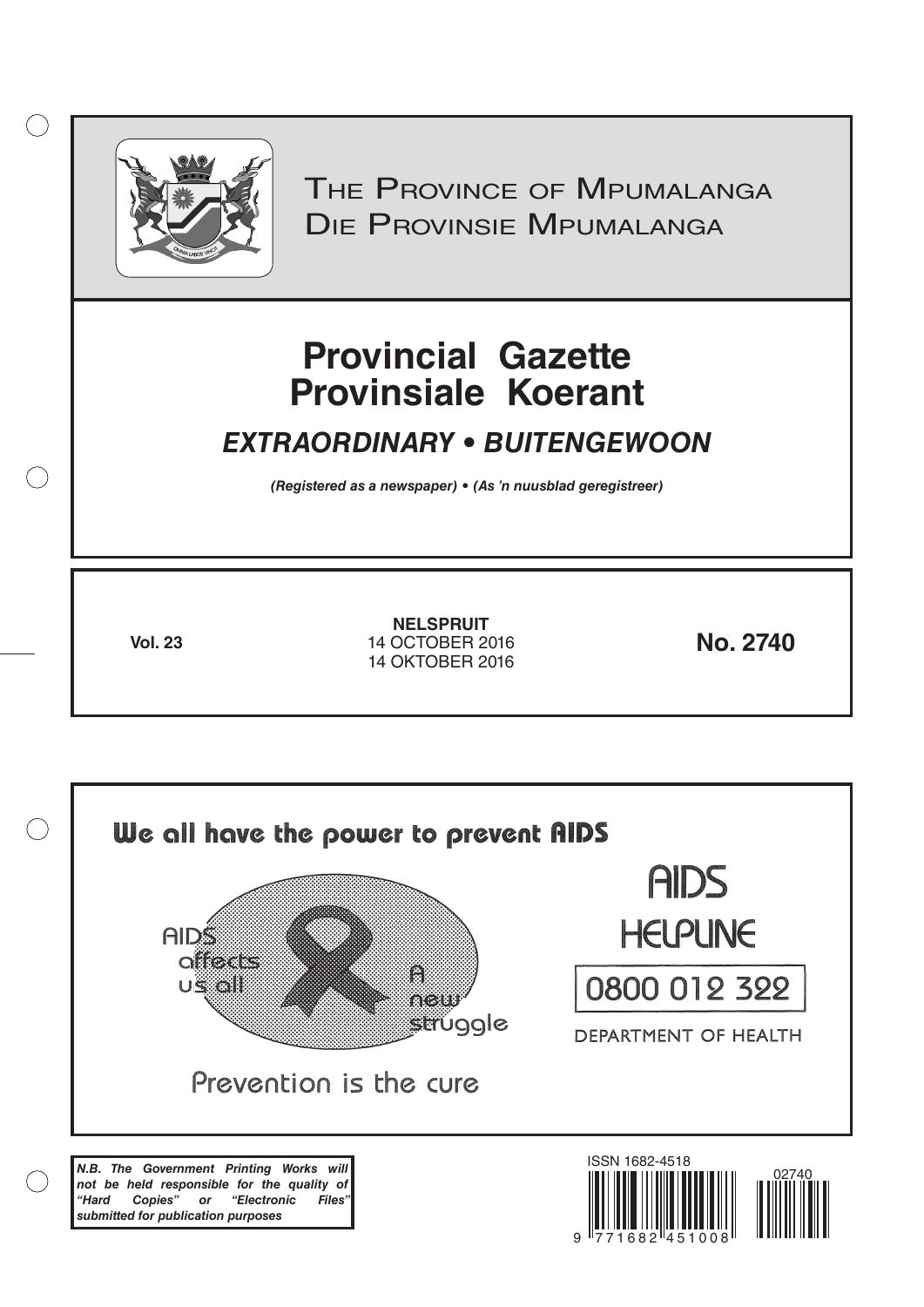This gazette is also available free online at **www.gpwonline.co.za**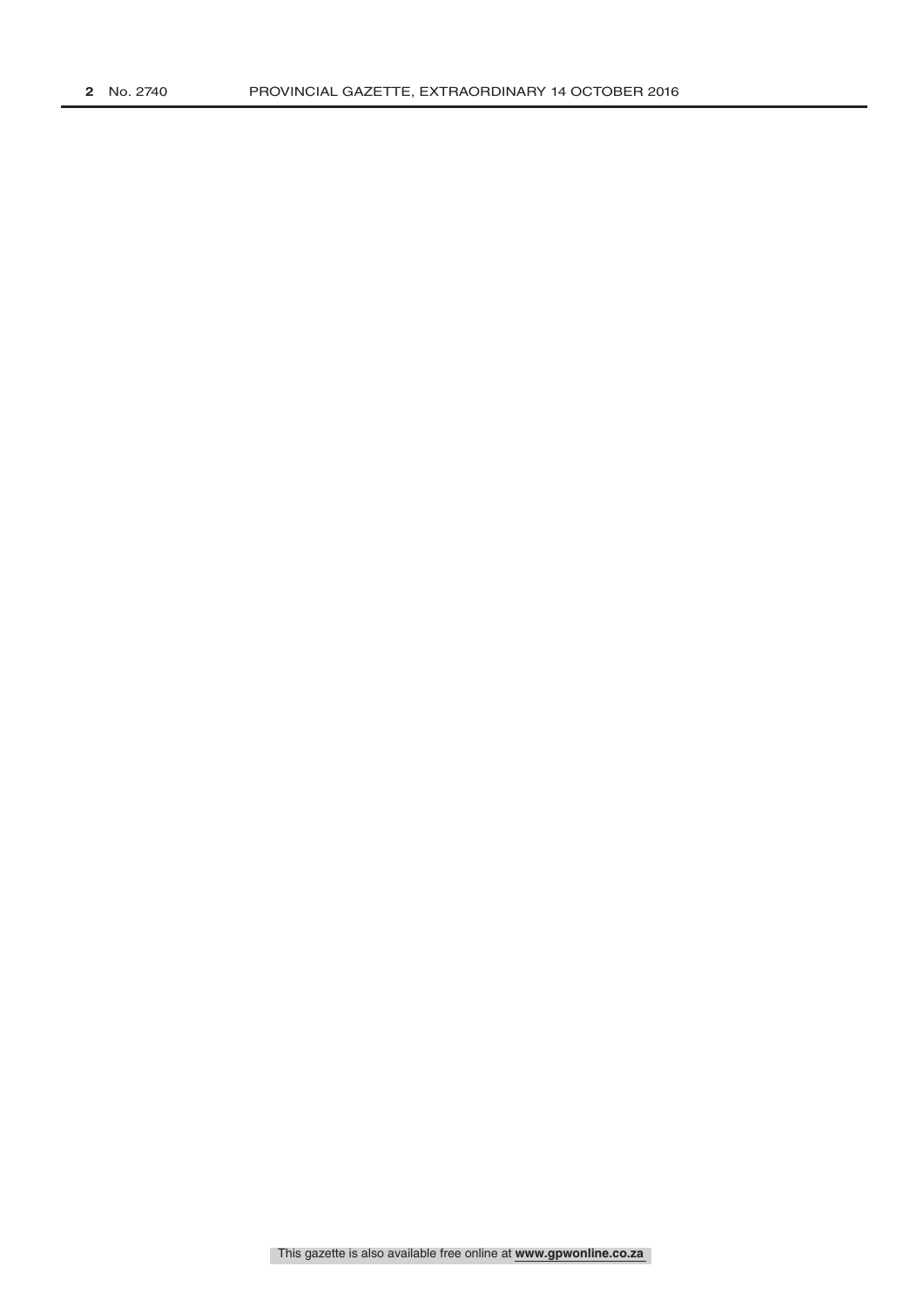# **IMPORTANT NOTICE:**

**The GovernmenT PrinTinG Works Will noT be held resPonsible for any errors ThaT miGhT occur due To The submission of incomPleTe / incorrecT / illeGible coPy.**

**no fuTure queries Will be handled in connecTion WiTh The above.**

# **CONTENTS**

#### **GENERAL NOTICE**

|  | 145 Mpumalanga Liquor Licensing Act, 2006 (Act No. 5 of 2006) : Notice of applications for liquor licences in terms of section 35 10 |     |
|--|--------------------------------------------------------------------------------------------------------------------------------------|-----|
|  |                                                                                                                                      | 10  |
|  |                                                                                                                                      |     |
|  |                                                                                                                                      | -16 |
|  | 146 Mpumalanga Liquor Licensing Act, 2006 (Act No. 5 of 2006) : Notice of applications for transfer of liquor licences in terms of   | 18  |
|  |                                                                                                                                      | 18  |
|  |                                                                                                                                      |     |

# **LIST OF TARIFF RATES** FOR PUBLICATION OF LIQUOR NOTICES

**COMMENCEMENT: 1 APRIL 2016**

| <b>Pricing for Fixed Price Notices</b>                     |                      |  |  |  |  |
|------------------------------------------------------------|----------------------|--|--|--|--|
| <b>Notice Type</b>                                         | <b>New Price (R)</b> |  |  |  |  |
| Application for Liquor Licence - National                  | 150.00               |  |  |  |  |
| Application for Transfer of Liquor License - National      | 150.00               |  |  |  |  |
| Application for Liquor Licence - Gauteng                   | 150.00               |  |  |  |  |
| Application for Liquor Licence - Mpumalanga                | 150.00               |  |  |  |  |
| Application for Transfer of Liquor License - Mpumalanga    | 150.00               |  |  |  |  |
| Application for Liquor Licence - Northern Cape             | 150.00               |  |  |  |  |
| Application for Transfer of Liquor License - Northern Cape | 150.00               |  |  |  |  |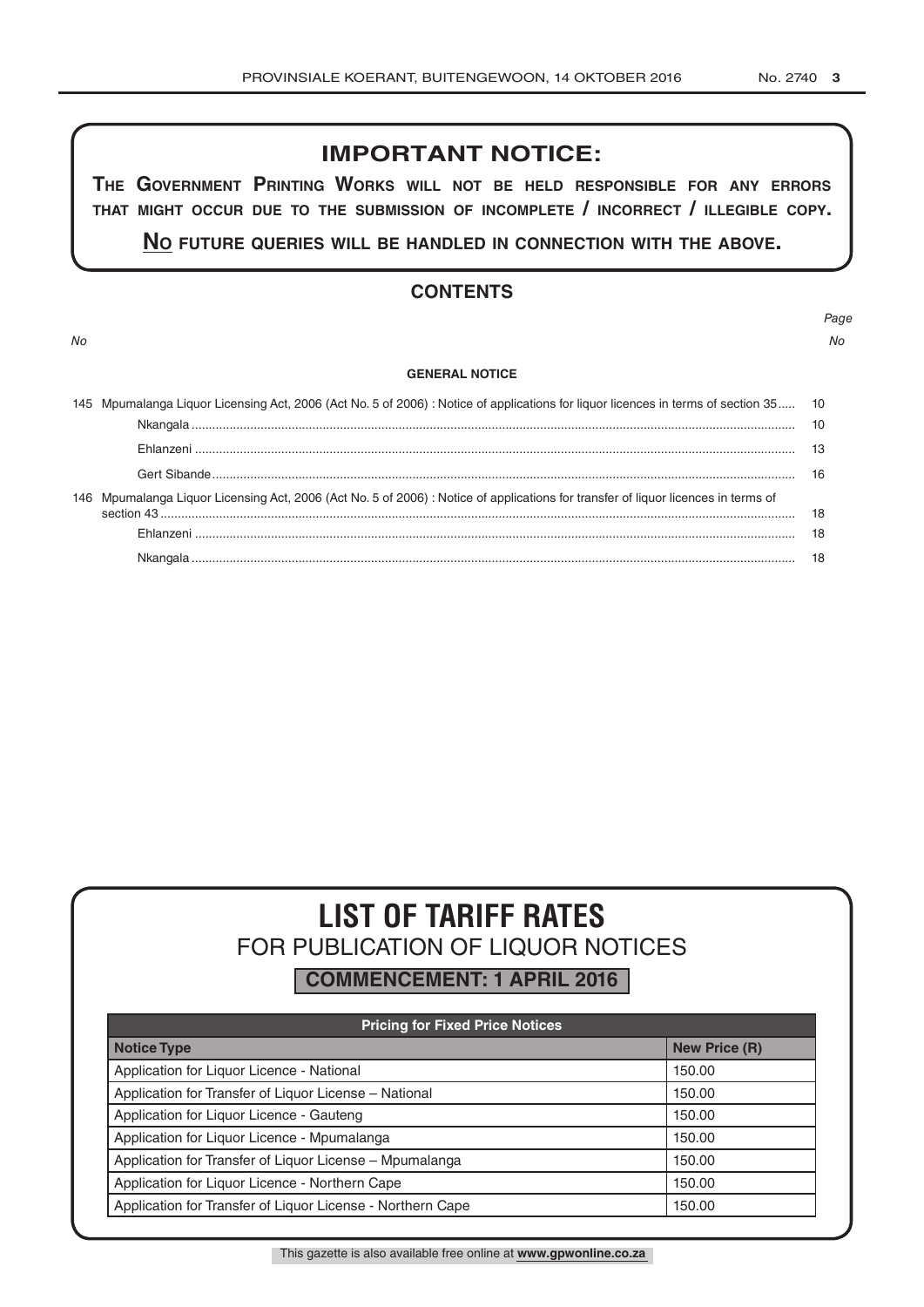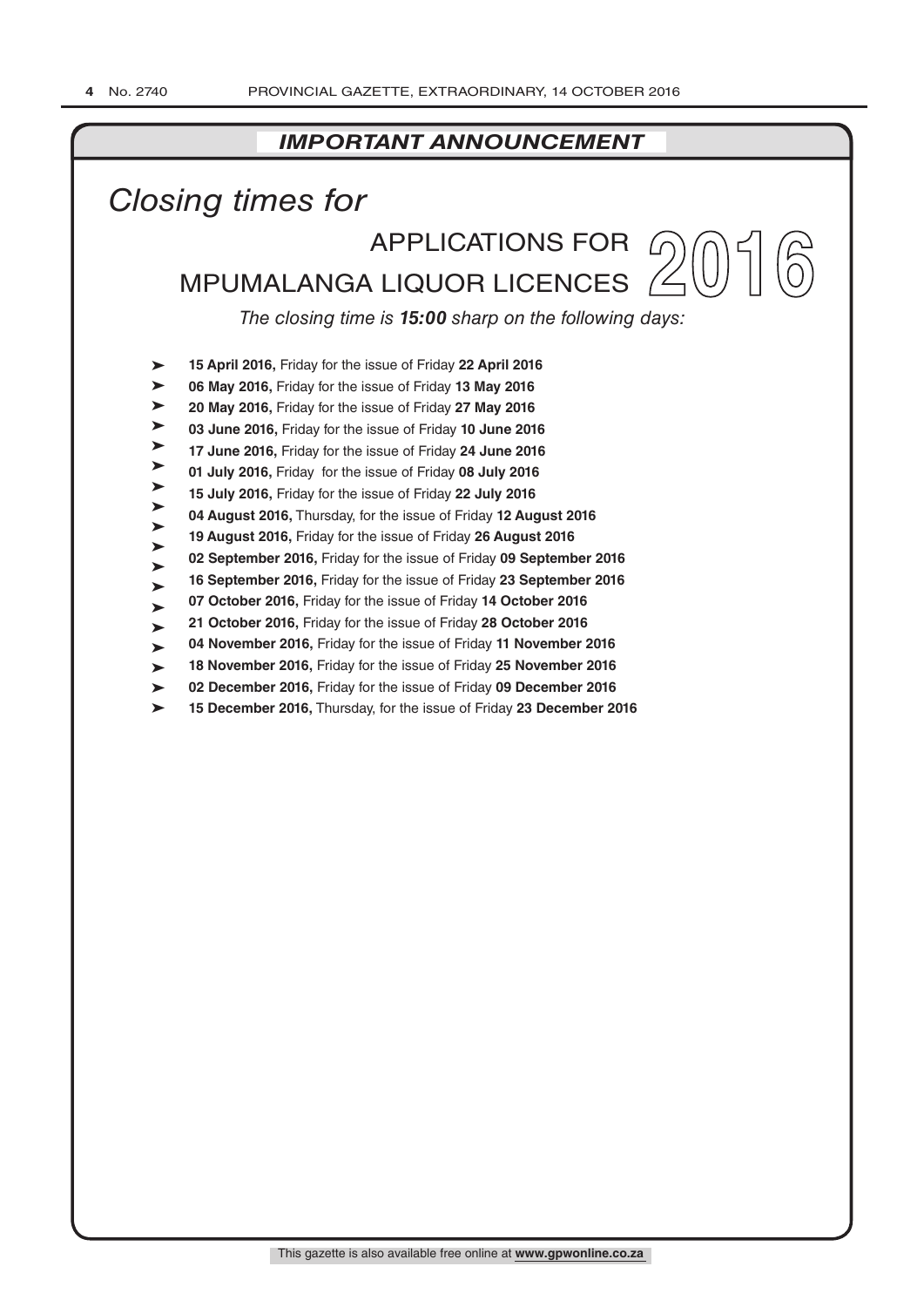The **Government Printing Works** (**GPW**) has established rules for submitting notices in line with its electronic notice processing system, which requires the use of electronic *Adobe* Forms. Please ensure that you adhere to these guidelines when completing and submitting your notice submission.

# **Closing Times for ACCepTAnCe of noTiCes**

- 1. The *Government Gazette* and *Government Tender Bulletin* are weekly publications that are published on Fridays and the closing time for the acceptance of notices is strictly applied according to the scheduled time for each gazette.
- 2. Please refer to the Submission Notice Deadline schedule in the table below. This schedule is also published online on the Government Printing works website www.gpwonline.co.za

All re-submissions will be subject to the standard cut-off times. **All notices received after the closing time will be rejected**.

| <b>Government Gazette Type</b>                   | <b>Publication</b><br><b>Frequency</b> | <b>Publication Date</b>                              | <b>Submission Deadline</b>                              | <b>Cancellations Deadline</b>                   |
|--------------------------------------------------|----------------------------------------|------------------------------------------------------|---------------------------------------------------------|-------------------------------------------------|
| <b>National Gazette</b>                          | Weekly                                 | Friday                                               | Friday 15h00 for next Friday                            | Tuesday, 12h00 - 3 days<br>prior to publication |
| <b>Regulation Gazette</b>                        | Weekly                                 | Friday                                               | Friday 15h00, to be published<br>the following Friday   | Tuesday, 12h00 - 3 days<br>prior to publication |
| <b>Petrol Price Gazette</b>                      | As required                            | First Wednesday of<br>the month                      | One week before publication                             | 3 days prior to<br>publication                  |
| <b>Road Carrier Permits</b>                      | Weekly                                 | Friday                                               | Thursday 15h00, to be<br>published the following Friday | 3 days prior to<br>publication                  |
| Unclaimed Monies (justice,<br>labour or lawyers) | January / As<br>required<br>2 per year | Any                                                  | 15 January / As required                                | 3 days prior to<br>publication                  |
| Parliament (acts, white paper,<br>green paper)   | As required                            | Any                                                  |                                                         | 3 days prior to<br>publication                  |
| <b>Manuals</b>                                   | As required                            | Any                                                  | <b>None</b>                                             | <b>None</b>                                     |
| <b>State of Budget</b><br>(National Treasury)    | Monthly                                | Any                                                  | 7 days prior to publication                             | 3 days prior to<br>publication                  |
| Legal Gazettes A, B and C                        | Weekly                                 | Friday                                               | One week before publication                             | Tuesday, 12h00 - 3 days<br>prior to publication |
| <b>Tender Bulletin</b>                           | Weekly                                 | Friday                                               | Friday 15h00 for next Friday                            | Tuesday, 12h00 - 3 days<br>prior to publication |
| Gauteng                                          | Weekly                                 | Wednesday                                            | Two weeks before publication                            | 3 days after submission<br>deadline             |
| <b>Eastern Cape</b>                              | Weekly                                 | Monday                                               | One week before publication                             | 3 days prior to<br>publication                  |
| Northern Cape                                    | Weekly                                 | Monday                                               | One week before publication                             | 3 days prior to<br>publication                  |
| <b>North West</b>                                | Weekly                                 | Tuesday                                              | One week before publication                             | 3 days prior to<br>publication                  |
| <b>KwaZulu-Natal</b>                             | Weekly                                 | Thursday                                             | One week before publication                             | 3 days prior to<br>publication                  |
| Limpopo                                          | Weekly                                 | Friday                                               | One week before publication                             | 3 days prior to<br>publication                  |
| Mpumalanga                                       | Weekly                                 | Friday                                               | One week before publication                             | 3 days prior to<br>publication                  |
| <b>Gauteng Liquor License</b><br>Gazette         | Monthly                                | Wednesday before<br>the First Friday of the<br>month | Two weeks before publication                            | 3 days after submission<br>deadline             |
| Northern Cape Liquor License<br>Gazette          | Monthly                                | First Friday of the<br>month                         | Two weeks before publication                            | 3 days after submission<br>deadline             |
| National Liquor License Gazette                  | <b>Monthly</b>                         | First Friday of the<br>month                         | Two weeks before publication                            | 3 days after submission<br>deadline             |
| Mpumalanga Liquor License<br>Gazette             | 2 per month                            | Second & Fourth<br>Friday                            | One week before                                         | 3 days prior to<br>publication                  |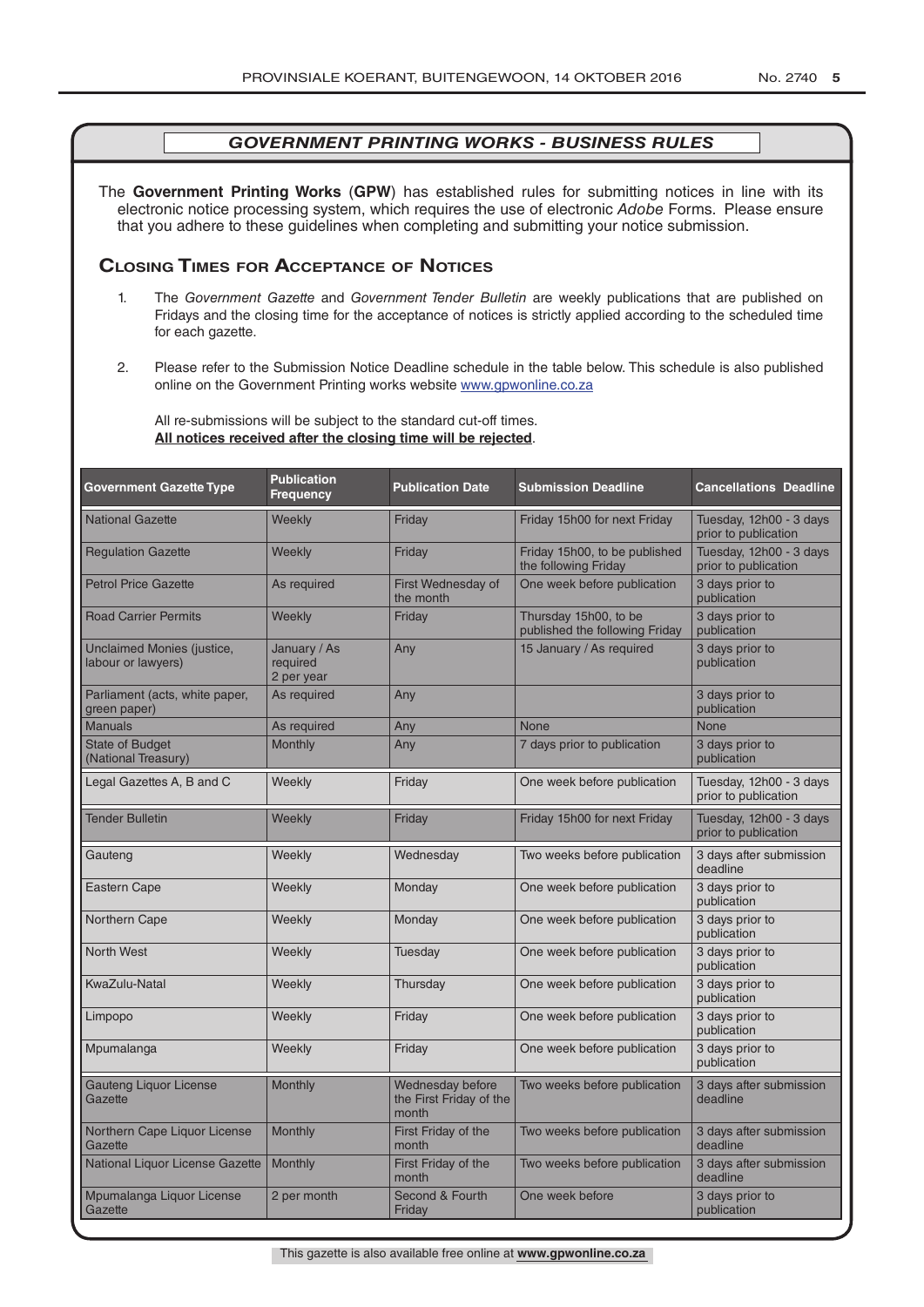## **NOTICE SUBMISSION PROCESS**

- 3. Download the latest *Adobe* form, for the relevant notice to be placed, from the **Government Printing Works** website www.gpwonline.co.za.
- 4. The *Adobe* form needs to be completed electronically using *Adobe Acrobat* / *Acrobat Reader*. Only electronically completed *Adobe* forms will be accepted. No printed, handwritten and/or scanned *Adobe* forms will be accepted.
- 5. The completed electronic *Adobe* form has to be submitted via email to submit.egazette@gpw.gov.za. The form needs to be submitted in its original electronic *Adobe* format to enable the system to extract the completed information from the form for placement in the publication.
- 6. Each notice submission should be sent as a single email. The email should contain **all documentation relating to a particular notice submission**, each as a separate attachment:
	- 6.1. Electronically completed *Adobe* form, specific to the type of notice that is to be placed.
		- 6.1.1. For National *Government Gazette* or *Provincial Gazette* notices, the notices must be accompanied by an electronic Z95 or Z95Prov *Adobe* form
		- 6.1.2. The notice content (body copy) **MUST** be a separate attachment.
	- 6.2. Proof of Payment / Purchase Order: **Government Printing Works** account customer must include a copy of their Purchase Order*.* **Non**-**Government Printing Works** account customer needs to submit the proof of payment for the notice
	- 6.3. Where separate notice content is applicable (Z95, Z95 Prov and TForm 3, it should also be attached as a separate attachment. (See specifications below, point 11).
	- 6.4. Any additional notice information if applicable.
- 7. The electronic *Adobe* form will be taken as the primary source for the notice information to be published. Instructions that are on the email body or covering letter that contradicts the notice form content will not be considered. The information submitted on the electronic *Adobe* form will be published as-is.
- 8. To avoid duplicated publication of the same notice and double billing, Please submit your notice **ONLY ONCE.**
- 9. Notices brought to **GPW** by "walk-in" customers on electronic media can only be submitted in *Adobe* electronic form format. All "walk-in" customers with notices that are not on electronic *Adobe* forms will be routed to the Contact Centre where they will be assisted to complete the forms in the required format.
- 10. Should a customer submit a bulk submission of hard copy notices delivered by a messenger on behalf of any organisation e.g. newspaper publisher, the messenger will be referred back to the sender as the submission does not adhere to the submission rules.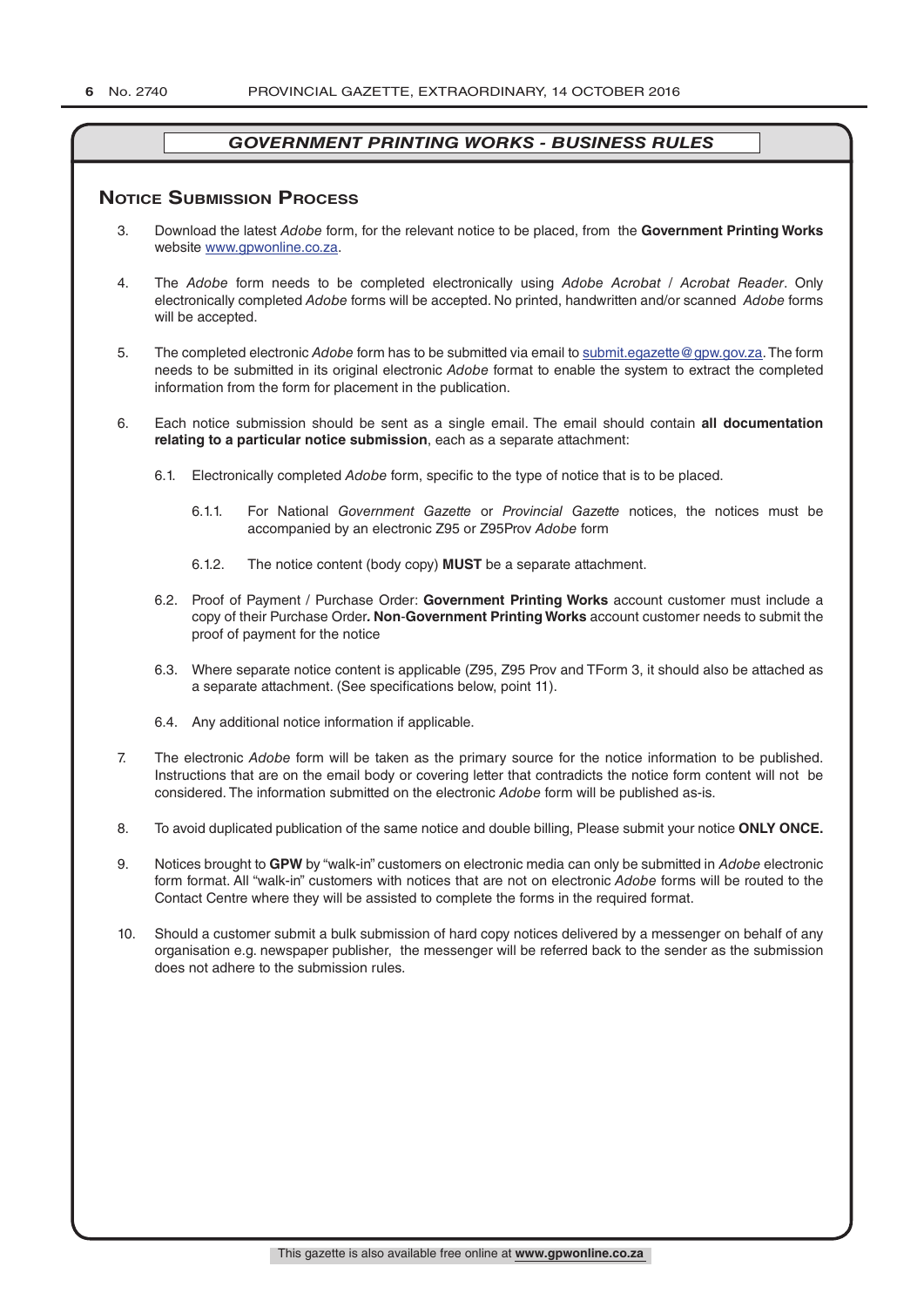# **COPY (SEPARATE NOTICE CONTENT DOCUMENT)**

- 11. Where the copy is part of a separate attachment document for Z95, Z95Prov and TForm03
	- 11.1. Copy of notices must be supplied in a separate document and may not constitute part of any covering letter, purchase order, proof of payment or other attached documents.

The content document should contain only one notice. (You may include the different translations of the same notice in the same document).

11.2. The notice should be set on an A4 page, with margins and fonts set as follows:

Page size  $=$  A4 Portrait with page margins: Top  $=$  40mm, LH/RH  $=$  16mm, Bottom  $=$  40mm; Use font size: Arial or Helvetica 10pt with 11pt line spacing;

Page size = A4 Landscape with page margins: Top = 16mm, LH/RH = 40mm, Bottom = 16mm; Use font size: Arial or Helvetica 10pt with 11pt line spacing;

# **CAnCellATions**

- 12. Cancellation of notice submissions are accepted by **GPW** according to the deadlines stated in the table above in point 2. Non-compliance to these deadlines will result in your request being failed. Please pay special attention to the different deadlines for each gazette. Please note that any notices cancelled after the cancellation deadline will be published and charged at full cost.
- 13. Requests for cancellation must be sent by the original sender of the notice and must accompanied by the relevant notice reference number (N-) in the email body.

#### **AmenDmenTs To noTiCes**

14. With effect from 01 October 2015, **GPW** will not longer accept amendments to notices. The cancellation process will need to be followed according to the deadline and a new notice submitted thereafter for the next available publication date.

# **REJECTIONS**

- 15. All notices not meeting the submission rules will be rejected to the customer to be corrected and resubmitted. Assistance will be available through the Contact Centre should help be required when completing the forms. (012-748 6200 or email info.egazette@gpw.gov.za). Reasons for rejections include the following:
	- 15.1. Incorrectly completed forms and notices submitted in the wrong format, will be rejected.
	- 15.2. Any notice submissions not on the correct *Adobe* electronic form, will be rejected.
	- 15.3. Any notice submissions not accompanied by the proof of payment / purchase order will be rejected and the notice will not be processed.
	- 15.4. Any submissions or re-submissions that miss the submission cut-off times will be rejected to the customer. The Notice needs to be re-submitted with a new publication date.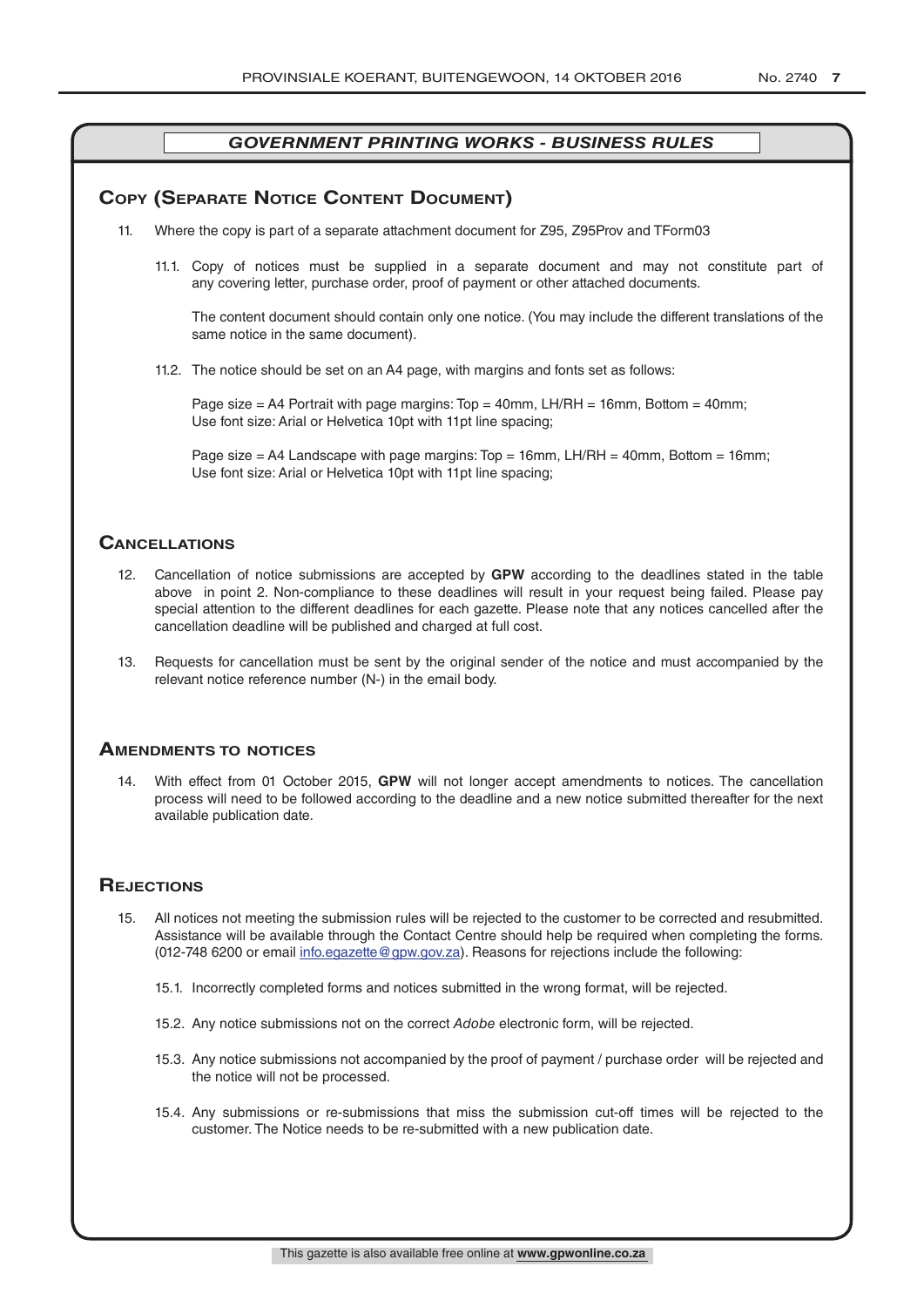#### **ApprovAl of noTiCes**

- 16. Any notices other than legal notices are subject to the approval of the Government Printer, who may refuse acceptance or further publication of any notice.
- 17. No amendments will be accepted in respect to separate notice content that was sent with a Z95 or Z95Prov notice submissions. The copy of notice in layout format (previously known as proof-out) is only provided where requested, for Advertiser to see the notice in final Gazette layout. Should they find that the information submitted was incorrect, they should request for a notice cancellation and resubmit the corrected notice, subject to standard submission deadlines. The cancellation is also subject to the stages in the publishing process, i.e. If cancellation is received when production (printing process) has commenced, then the notice cannot be cancelled.

# **GOVERNMENT PRINTER INDEMNIFIED AGAINST LIABILITY**

- 18. The Government Printer will assume no liability in respect of-
	- 18.1. any delay in the publication of a notice or publication of such notice on any date other than that stipulated by the advertiser;
	- 18.2. erroneous classification of a notice, or the placement of such notice in any section or under any heading other than the section or heading stipulated by the advertiser;
	- 18.3. any editing, revision, omission, typographical errors or errors resulting from faint or indistinct copy.

# **liAbiliTy of ADverTiser**

19. Advertisers will be held liable for any compensation and costs arising from any action which may be instituted against the Government Printer in consequence of the publication of any notice.

# **CusTomer inquiries**

Many of our customers request immediate feedback/confirmation of notice placement in the gazette from our Contact Centre once they have submitted their notice – While **GPW** deems it one of their highest priorities and responsibilities to provide customers with this requested feedback and the best service at all times, we are only able to do so once we have started processing your notice submission.

**GPW** has a 2-working day turnaround time for processing notices received according to the business rules and deadline submissions.

Please keep this in mind when making inquiries about your notice submission at the Contact Centre.

- 20. Requests for information, quotations and inquiries must be sent to the Contact Centre ONLY.
- 21. Requests for Quotations (RFQs) should be received by the Contact Centre at least **2 working days** before the submission deadline for that specific publication.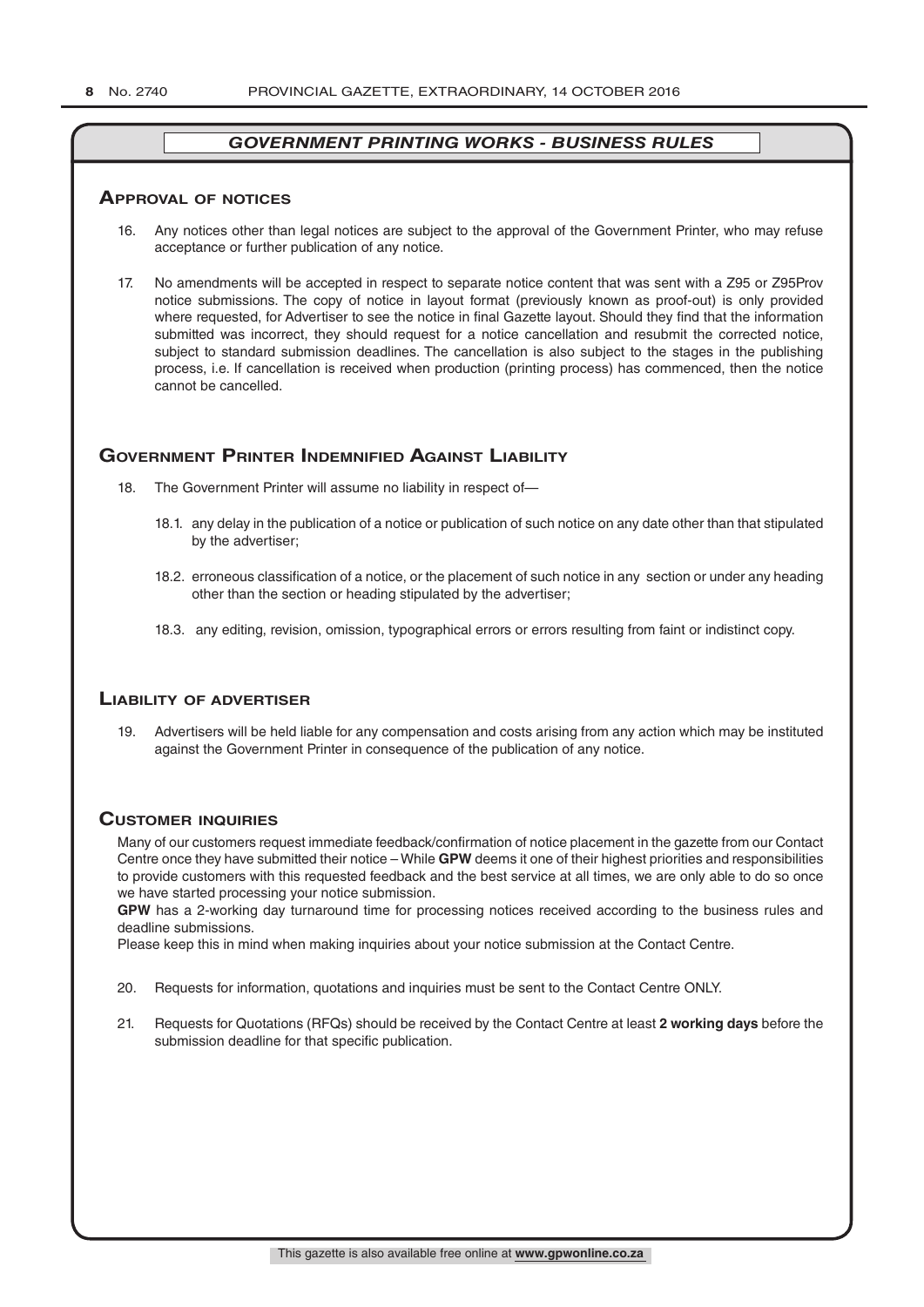### **pAymenT of CosT**

- 22. The Request for Quotation for placement of the notice should be sent to the Gazette Contact Centre as indicated above, prior to submission of notice for advertising.
- 23. Payment should then be made, or Purchase Order prepared based on the received quotation, prior to the submission of the notice for advertising as these documents i.e. proof of payment or Purchase order will be required as part of the notice submission, as indicated earlier.
- 24. Where there is any doubt about the cost of publication of a notice, and in the case of copy, an enquiry, accompanied by the relevant copy, should be addressed to the Gazette Contact Centre, **Government Printing Works**, Private Bag X85, Pretoria, 0001 email: info.egazette@gpw.gov.za before publication.
- 25. Overpayment resulting from miscalculation on the part of the advertiser of the cost of publication of a notice will not be refunded, unless the advertiser furnishes adequate reasons why such miscalculation occurred. In the event of underpayments, the difference will be recovered from the advertiser, and future notice(s) will not be published until such time as the full cost of such publication has been duly paid in cash or electronic funds transfer into the **Government Printing Works** banking account.
- 26. In the event of a notice being cancelled, a refund will be made only if no cost regarding the placing of the notice has been incurred by the **Government Printing Works**.
- 27. The **Government Printing Works** reserves the right to levy an additional charge in cases where notices, the cost of which has been calculated in accordance with the List of Fixed Tariff Rates, are subsequently found to be excessively lengthy or to contain overmuch or complicated tabulation.

# **proof of publiCATion**

- 28. Copies of any of the *Government Gazette* or *Provincial Gazette* can be downloaded from the **Government Printing Works** website www.gpwonline.co.za free of charge, should a proof of publication be required.
- 29. Printed copies may be ordered from the Publications department at the ruling price. The **Government Printing Works** will assume no liability for any failure to post or for any delay in despatching of such *Government Gazette*(s).

# *GOVERNMENT PRINTING WORKS CONTACT INFORMATION*

**Physical Address: Postal Address: GPW Banking Details: Government Printing Works** Private Bag X85 **Bank:** ABSA Bosman Street 149 Bosman Street Pretoria **Account No.:** 405 7114 016 Pretoria 0001 **Branch Code:** 632-005

**For Gazette and Notice submissions:** Gazette Submissions: **E-mail:** submit.egazette@gpw.gov.za **For queries and quotations, contact:** Gazette Contact Centre: **E-mail:** info.egazette@gpw.gov.za

**Contact person for subscribers:** Mrs M. Toka: **E-mail:** subscriptions@gpw.gov.za

**Tel:** 012-748 6200

**Tel:** 012-748-6066 / 6060 / 6058 **Fax:** 012-323-9574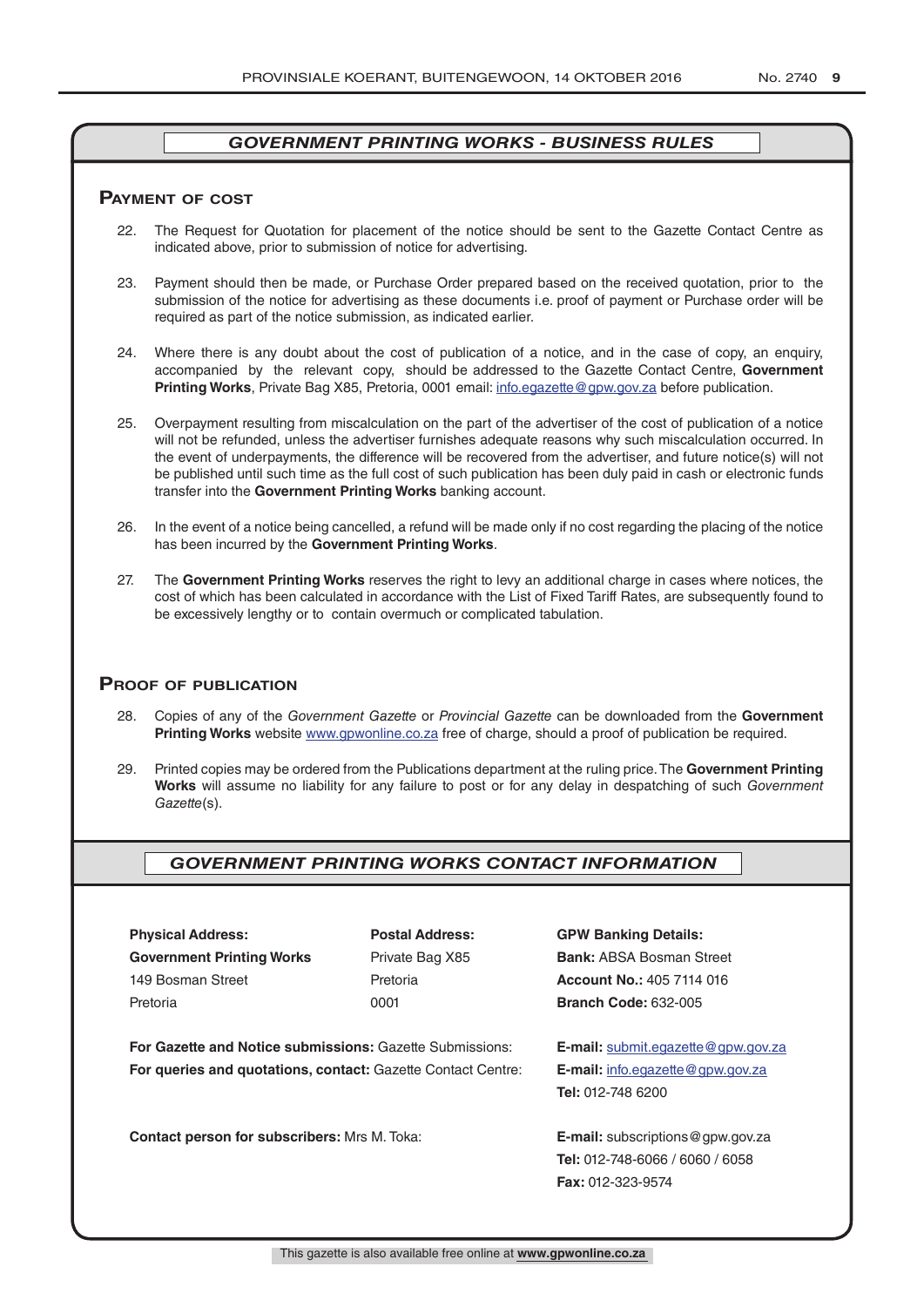#### **Form 2**

# General Notice

## **NOTICE 145 OF 2016**

#### **MPUMALANGA LIQUOR LICENSING ACT, 2006 (Act No. 5 of 2006)**

#### **Notice of applications for liquor licences in terms of section 35**

Notice is hereby given that the applicants specified in the Schedule hereto have given notice of their intention to lodge applications for the grant of new liquor licences to the Secretary, Regional Liquor Licensing Offices in respect of premises situated in the local committee area indicated in the Schedule.

Comments should be made in writing and be addressed to the municipality concerned and a copy to the applicant, to reach the said addresses within thirty (30) days of this application.

Invitation for public comments in applying for a Liquor Licence in terms of section 35(2)(a) of the Mpumalanga Liquor Licensing Act, 2006.

#### **SCHEDULE**

The undermentioned figures used in brackets in the Schedule, have the following meanings:

- (1) = Full name of applicant, ID Number of Applicant.
- (2) = Intended trading name.
- (3) = Notice given on behalf of: self *or* other juristic person/s.
- $(4)$  = Type of licence applied for.
- $(5)$  = Full address and location of the premises
- $(6)$  = Municipality address where comments must be submitted
- $(7)$  = Applicant address where comments must be submitted

# **NKANGALA**

#### **STEVE TSHWETE LOCAL MUNICIPALITY**

- (1) I, **Robert Sibanda,** ID No. 760912 6292 185, an adult male, hereby invites written public comments concerning the application for a Liquor Licence to the Mpumalanga Liquor Authority.
- (2) To trade under the name Downtown Liquors.
- (3) I make this application for myself.
- (4) The retail sale of liquor for consumption off the premises where the liquor is sold.
- (5) *Physical address:* Shop Number 5, Palm Centre, Joubert Street, ERF Number 976, Middelburg, 1050., being an address in the Republic of South Africa and within the boundries of Mpumalanga Province. *Postal address:* Palm Centre, 976 Joubert Street, Middelburg, 1050..
- (6) Cnr Walter Sisulu Street & Wanderers Avenue, Middelburg, 1050.
- P. O Box 14, Middelburg, 1050..
- (7) Palm Centre, Joubert Street, ERF Number 976, Middelburg, 1050..

#### **EMALAHLENI LOCAL MUNICIPALITY**

- (1) I, **Johannes Diderik Venter,** ID No. 6105145110087, an adult male, hereby invites written public comments concerning the application for a Liquor Licence to the Mpumalanga Liquor Authority.
- (2) To trade under the name Cathalino'z.
- (3) I make this application for myself.
- (4) The retail sale of liquor for consumption on and off the premises where the liquor is sold.
- (5) *Physical address:* Coner Voortrekker and tungston, being an address in the Republic of South Africa and within the boundries of Mpumalanga Province. *Postal address:* Manie Maritz 12 Dennesig Middelburg.
- (6) Clvc Cntr Mndla Street Witbank.
- (7) Coner Voortrekker and Tungston street.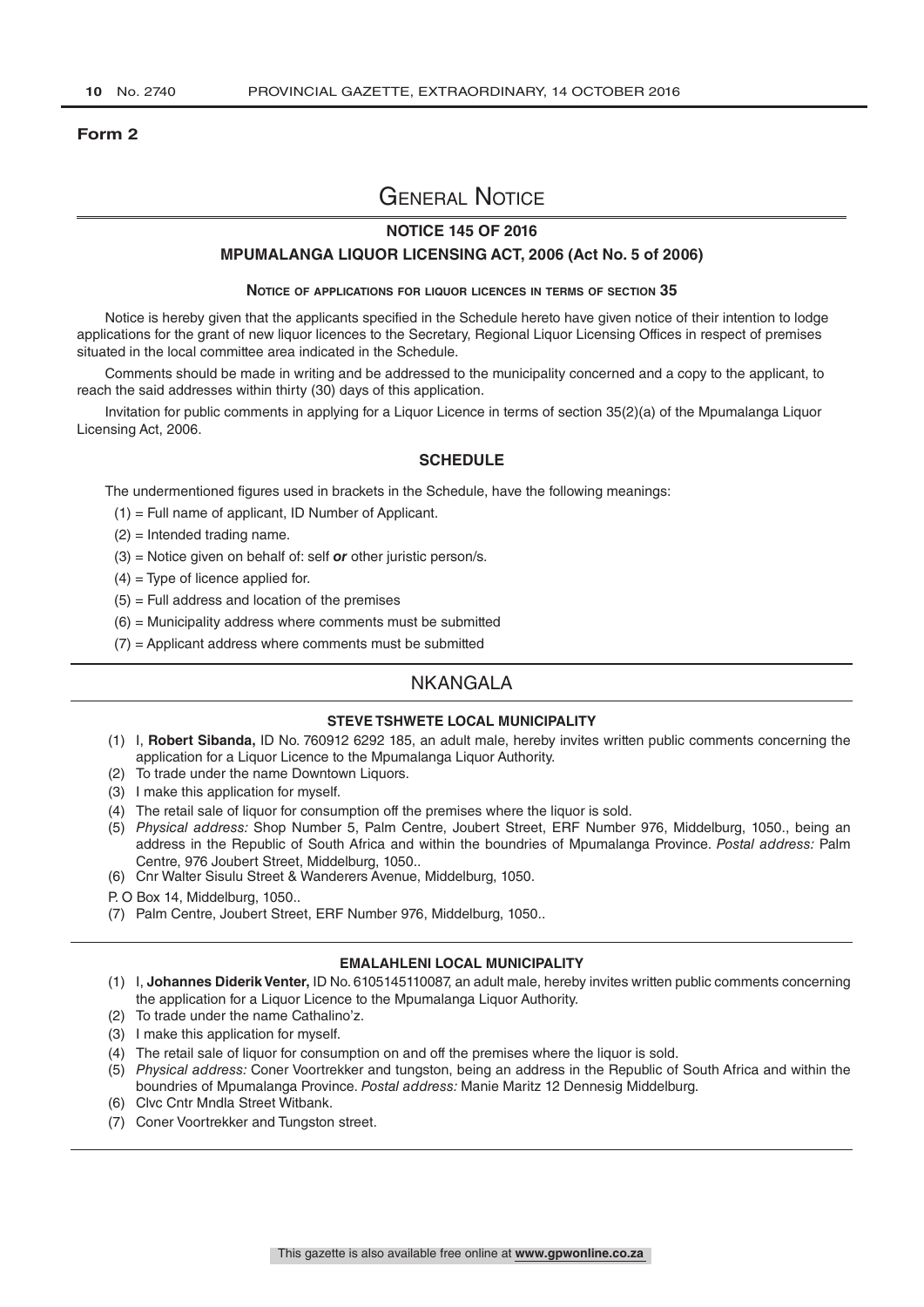#### **EMALAHLENI LOCAL MUNICIPALITY**

- (1) I, **ZAKARIA JOTI NDLOVU,** ID No. 5710215591081, an adult male, hereby invites written public comments concerning the application for a Liquor Licence to the Mpumalanga Liquor Authority.
- (2) To trade under the name HIGHVELD LIQUOR STORE.
- (3) I make this application for myself.
- (4) The retail sale of liquor for consumption on and off the premises where the liquor is sold.
- (5) *Physical address:* STAND NO.13 HOFMEYER STREET, ERF 89, WITBANK, 1035., being an address in the Republic of South Africa and within the boundries of Mpumalanga Province. *Postal address:* P.O.BOX 4811, WITBANK, 1035..
- (6) P.O.BOX 3, WITBANK, 1035..
- (7) P.O.BOX 4811, WITBANK, 1035..

#### **STEVE TSHWETE LOCAL MUNICIPALITY**

- (1) I, **BETTY BANDAZI MATSHIKA,** ID No. 6611100388089, an adult female, hereby invites written public comments concerning the application for a Liquor Licence to the Mpumalanga Liquor Authority.
- (2) To trade under the name J & B TARVEN.
- (3) I make this application for myself.
- (4) The retail sale of liquor for consumption on and off the premises where the liquor is sold.
- (5) *Physical address:* PLOT NO.37 DOORNKOP, MIDDELBRUG, 1050., being an address in the Republic of South Africa and within the boundries of Mpumalanga Province. *Postal address:* P.O.BOX 4811, WITBANK, 1035..
- (6) P.O.BOX 14 MIDDELBURG, 1050. CORNER WALTER SISULU STREET & WANDERERS AVENUE, MIDDELBURG, 1050..
- (7) P.O.BOX 4811, WITBANK, 1035..

#### **EMALAHLENI LOCAL MUNICIPALITY**

- (1) I, **HARALAMBOS HARALAMBOUS,** ID No. 7806085235086, an adult male, hereby invites written public comments concerning the application for a Liquor Licence to the Mpumalanga Liquor Authority.
- (2) To trade under the name PICK & PAY SUPERMARKET WINES RIVER CRESCENT.
- (3) I make this application on behalf of the juristic person: DCV ENTERPRISE (PTY) LTD. (Reg No. 2013/151477/07).
- (4) The retail sale of liquor for consumption on the premises where the liquor is sold.
- (5) *Physical address:* Shop no 1, River Crescent Shopping Centre, C/O Mandela & Bethal Streets, Model Park, Witbank, being an address in the Republic of South Africa and within the boundries of Mpumalanga Province. *Postal address:*  Box 41323, Reyno Ridge, Witbank, 1049.
- (6) The City Manager, P O Box 3, Witbank, 1035.
- (7) Potgieter & Beeken Attorneys, 1 Nicol Street, Witbank, 1035.

#### **EMALAHLENI LOCAL MUNICIPALITY**

- (1) I, **Haralambos Haralambous,** ID No. 7806085235086, an adult male, hereby invites written public comments concerning the application for a Liquor Licence to the Mpumalanga Liquor Authority.
- (2) To trade under the name Pick & Pay Supermarket Wines River Crescent.
- (3) I make this application on behalf of the juristic person: DCV Enterprise (Pty) Ltd. (Reg No. 2013/151477/07).
- (4) The retail sale of liquor for consumption off the premises where the liquor is sold.
- (5) *Physical address:* Shop no 1, River Crescent Shopping Centre, C/O Mandela & Bethal Streets, Model Park, Witbank, being an address in the Republic of South Africa and within the boundries of Mpumalanga Province. *Postal address:*  Box 41323, Reyno Ridge, Witbank, 1049.
- (6) The City Manager, P O Box 3, Witbank, 1035.
- (7) Potgieter & Beeken Attorneys, 1 Nicol Street, Witbank.

#### **EMALAHLENI LOCAL MUNICIPALITY**

- (1) I, **Haralambos Haralambous,** ID No. 7806085235086, an adult male, hereby invites written public comments concerning the application for a Liquor Licence to the Mpumalanga Liquor Authority.
- (2) To trade under the name Pick & Pay Supermarket Wines River Crescent.
- (3) I make this application on behalf of the juristic person: DCV Enterprise (Pty) Ltd. (Reg No. 2013/151477/07).
- (4) The retail sale of liquor for consumption off the premises where the liquor is sold.
- (5) *Physical address:* Shop no 1, River Crescent Shopping Centre, C/O Mandela & Bethal Streets, Model Park, Witbank, being an address in the Republic of South Africa and within the boundries of Mpumalanga Province. *Postal address:*  Box 41323, Reyno Ridge, Witbank, 1049.
- (6) The City Manager, P O Box 3, Witbank, 1035.
- (7) Potgieter & Beeken Attorneys, 1 Nicol Street, Witbank, 1035.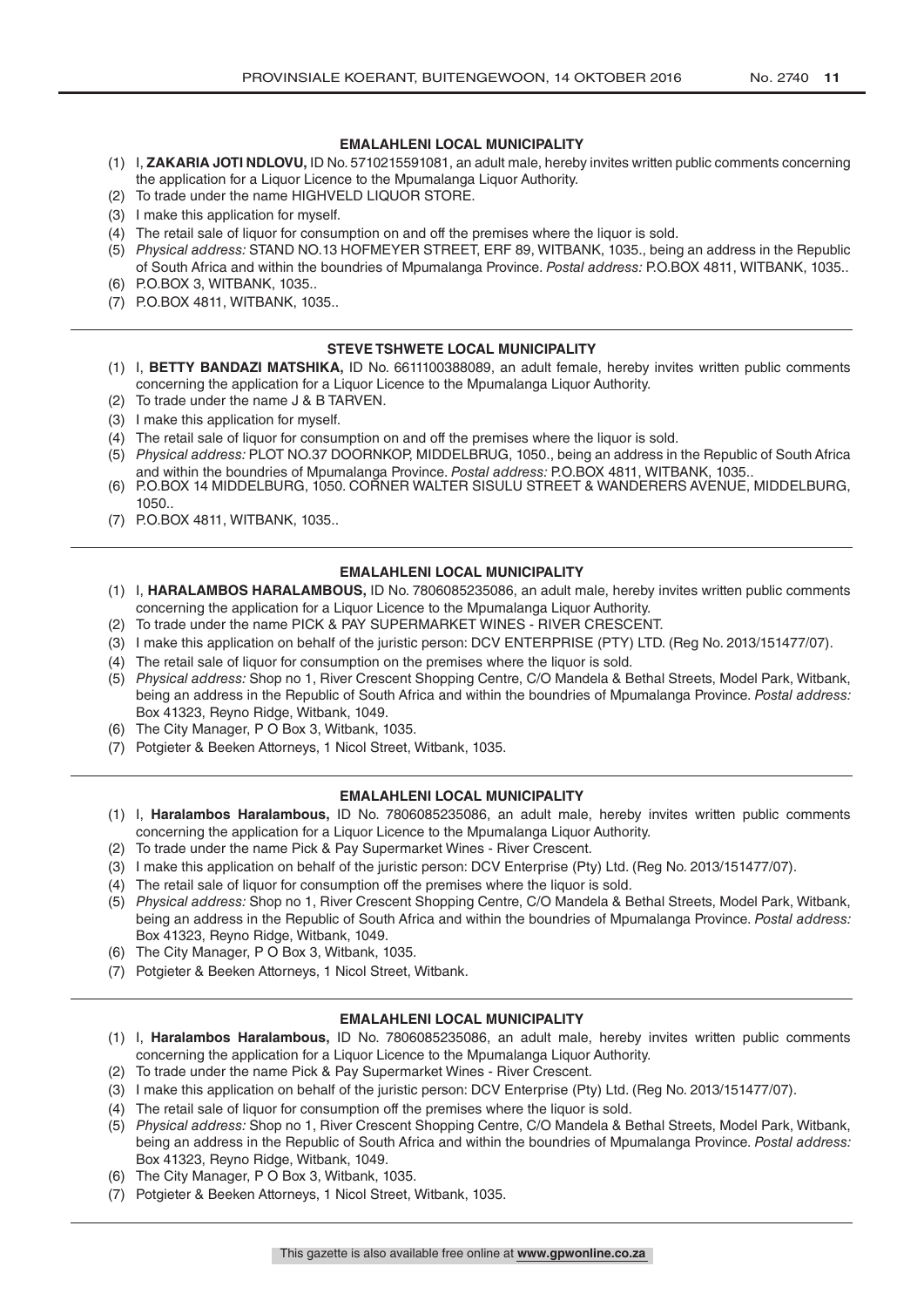#### **STEVE TSHWETE LOCAL MUNICIPALITY**

- (1) I, **Bahlengabo Dinah Mahlangu,** ID No. 5808170805080, an adult female, hereby invites written public comments concerning the application for a Liquor Licence to the Mpumalanga Liquor Authority.
- (2) To trade under the name One Stop Hut (pty) ltd.
- (3) I make this application for myself.
- (4) The retail sale of liquor for consumption on the premises where the liquor is sold.
- (5) *Physical address:* Portion 9, Springboklaagte farm 416 JS, being an address in the Republic of South Africa and within the boundries of Mpumalanga Province. *Postal address:* P. O.box 3, Arnot, 1051.
- (6) Cnr Walter Sisulu Street & Wanderers Avenue, Middelburg. Postal: PO Box 14, Middelburg, 1050..
- (7) P.O box 3, Arnot 1051.

#### **EMALAHLENI LOCAL MUNICIPALITY**

- (1) I, **Johannes Diderik Venter,** ID No. 6105145110087, an adult male, hereby invites written public comments concerning the application for a Liquor Licence to the Mpumalanga Liquor Authority.
- (2) To trade under the name Cathalino'z.
- (3) I make this application for myself.
- (4) The retail sale of liquor for consumption on and off the premises where the liquor is sold.
- (5) *Physical address:* Coner Voortrekker and Tungston., being an address in the Republic of South Africa and within the boundries of Mpumalanga Province. *Postal address:* Manie Maritz 12 Dennesig, Middelburg..
- (6) Clvc Cntr Mndla Street, Witbank..
- (7) Coner Voortrekker and Tungston Street..

#### **EMALAHLENI LOCAL MUNICIPALITY**

- (1) I, **Joao Ricardo Da Silva,** ID No. 620228 5249 088, an adult male, hereby invites written public comments concerning the application for a Liquor Licence to the Mpumalanga Liquor Authority.
- (2) To trade under the name Manhattan Action Bar.
- (3) I make this application on behalf of the juristic person: Witbank Manhattan Action Bar (Pty) Ltd. (Reg No. 2016/317797/07).
- (4) The retail sale of liquor in terms of a special liquor license for consumption on and off the premises where the liquor is sold.
- (5) *Physical address:* Extention 13, Remaining Extention of ERF 5049, Witbank, Mpumalanga, 1035, being an address in the Republic of South Africa and within the boundries of Mpumalanga Province. *Postal address:* Suite MW 465, Private X1838, Middelburg, 1050.
- (6) CNR Mandela & Arras Street, Civic Centre, Witbank, Mpumalanga, 1035

P. O Box 3, Witbank, 1035.

.

(7) Extention 13, Witbank, Mpumalanga, 1035

#### **STEVE TSHWETE LOCAL MUNICIPALITY**

- (1) I, **Sarel Petrus Frederick Janse Van Rensburg,** ID No. 700507 5056 087, an adult male, hereby invites written public comments concerning the application for a Liquor Licence to the Mpumalanga Liquor Authority.
- (2) To trade under the name Kakiebos Kafee.
- (3) I make this application on behalf of the juristic person: Kakiebos Vermaak En Verversings (Pty) Ltd. (Reg No. 2016/411102/07).
- (4) The retail sale of liquor in terms of a special liquor license for consumption on and off the premises where the liquor is sold.
- (5) *Physical address:* 18 Watt Street, Extention 11, ERF 10986, Middelburg, Mpumalanga, 1050, being an address in the Republic of South Africa and within the boundries of Mpumalanga Province. *Postal address:* Suite MW 465, Private X1838, Middelburg, 1050.
- (6) CNR Walter Sisulu Avenue and Wanderers Street, Middelburg, 1050
- P. O Box 14, Middelburg, 1050.
- (7) 18 Watt Street, Middelburg, Mpumalanga, 1050.

#### **EMALAHLENI LOCAL MUNICIPALITY**

- (1) I, **Smail Meziani,** ID No. 740215 6225 188, an adult male, hereby invites written public comments concerning the application for a Liquor Licence to the Mpumalanga Liquor Authority.
- (2) To trade under the name Tizi's Fast Foods.
- (3) I make this application for myself.
- (4) The retail sale of liquor in terms of a special liquor license for consumption on and off the premises where the liquor is sold.

This gazette is also available free online at **www.gpwonline.co.za**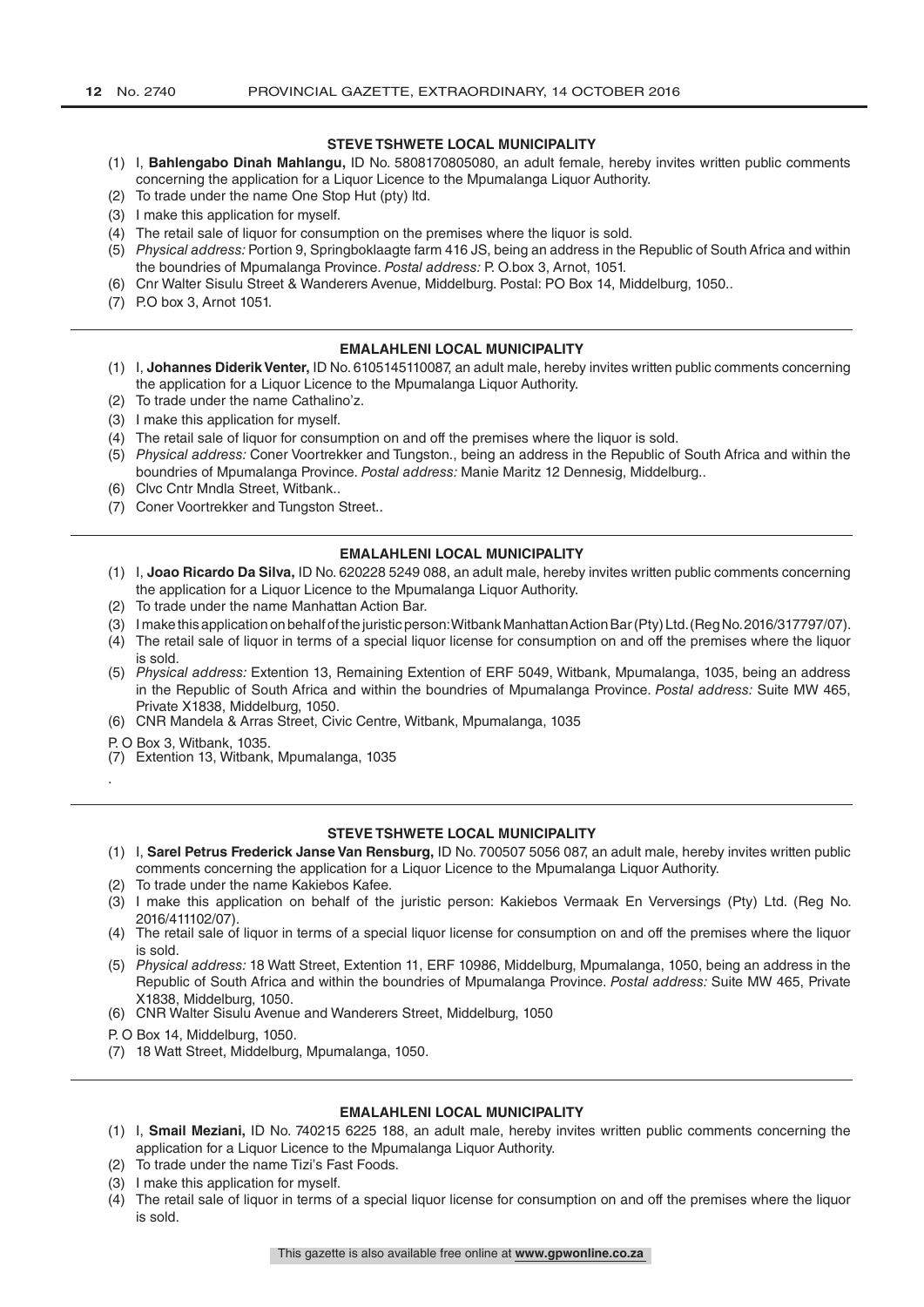- (5) *Physical address:* CNR Haig & Paul Kruger Street, Lower Ground Floor, Flo-Mia Building, ERF Number 96, Witbank, Mpumalanga, 1035, being an address in the Republic of South Africa and within the boundries of Mpumalanga Province. *Postal address:* Suite MW 465, Private X1838, Middelburg, 1050.
- (6) CNR Mandela & Arras Street, Civic Centre, Witbank, Mpumalanga, 1035

.

(7) CNR Haig & Paul Kruger Street, Witbank, Mpumalanga, 1035

#### **EMALAHLENI LOCAL MUNICIPALITY**

- (1) I, **Ali Doufene,** ID No. 750228 6545 189, an adult male, hereby invites written public comments concerning the application for a Liquor Licence to the Mpumalanga Liquor Authority.
- (2) To trade under the name Why Not Sports Bar No 2.
- (3) I make this application for myself.
- (4) The retail sale of liquor in terms of a special liquor license for consumption on and off the premises where the liquor is sold.
- (5) *Physical address:* CNR Boekenhout & Springbok Avenue, Tasbet Centre, Tasbetpark, ERF Number 117, Witbank, Mpumalanga, 1035., being an address in the Republic of South Africa and within the boundries of Mpumalanga Province. *Postal address:* Suite MW 465, Private X1838, Middelburg, 1050..
- (6) CNR Mandela & Arras Street, Civic Centre, Witbank, Mpumalanga, 1035,
- P.O Box 3, Witbank, 1035..
- (7) CNR Boekenhout & Springbok Avenue, Tasbetpark, Witbank, Mpumalanga, 1035..

#### **STEVE TSHWETE LOCAL MUNICIPALITY**

- (1) I, **DOCTOR LUCAS MATHIBELA,** ID No. 7910295327087, an adult male, hereby invites written public comments concerning the application for a Liquor Licence to the Mpumalanga Liquor Authority.
- (2) To trade under the name DUKUZAS PUB.
- (3) I make this application for myself.
- (4) The retail sale of liquor in terms of a special liquor license in respect of a specified event.
- (5) *Physical address:* 2395 LEKOKO STREET MIDDELBURG 1050, being an address in the Republic of South Africa and within the boundries of Mpumalanga Province. *Postal address:* P. O .BOX 14 MIDDELBURG 1050.
- (6) P.O. BOX 14 MIDDELBURG 1050.
- (7) 13 TOUMALENG STREET EXT 18 HOPE CITY MIDDELBURG 1050.

# **FHI ANZENI**

#### **NKOMAZI LOCAL MUNICIPALITY**

- (1) I, **Mokoena Albert Poison,** ID No. 5306095234080, an adult male, hereby invites written public comments concerning the application for a Liquor Licence to the Mpumalanga Liquor Authority.
- (2) To trade under the name Mlumati Guest Lodge.
- (3) I make this application for myself.
- (4) The retail sale of liquor for consumption on and off the premises where the liquor is sold.
- (5) *Physical address:* Lomati 460, Buffelspruit, Shongwe Mission, 1331, being an address in the Republic of South Africa and within the boundries of Mpumalanga Province. *Postal address:* PO Box 7065, Imbongozi, 1333.
- (6) Private Bag x 101, Malelane 1320.
- (7) 09 Park Street, Malelane 1320.

#### **MBOMBELA LOCAL MUNICIPALITY**

- (1) I, **Hilary-Anne Hefer,** ID No. 7309260211089, an adult female, hereby invites written public comments concerning the application for a Liquor Licence to the Mpumalanga Liquor Authority.
- (2) To trade under the name The Wine Show (Pty) Ltd.
- (3) I make this application on behalf of the juristic person: The Wine Show (Pty) Ltd. (Reg No. 2014/231566/07).
- (4) The retail sale of liquor for consumption on and off the premises where the liquor is sold.
- (5) *Physical address:* The Arena at Emnotweni, being an address in the Republic of South Africa and within the boundries of Mpumalanga Province. *Postal address:* PO Box 13114, Mbombela, 1200.
- (6) 1 Nel Street, Nelspruit, 1200.
- (7) 35 Bell Crescent, Westlake Business Park, Tokai, Cape Town, 7965.

P. O Box 3, Witbank, 1035.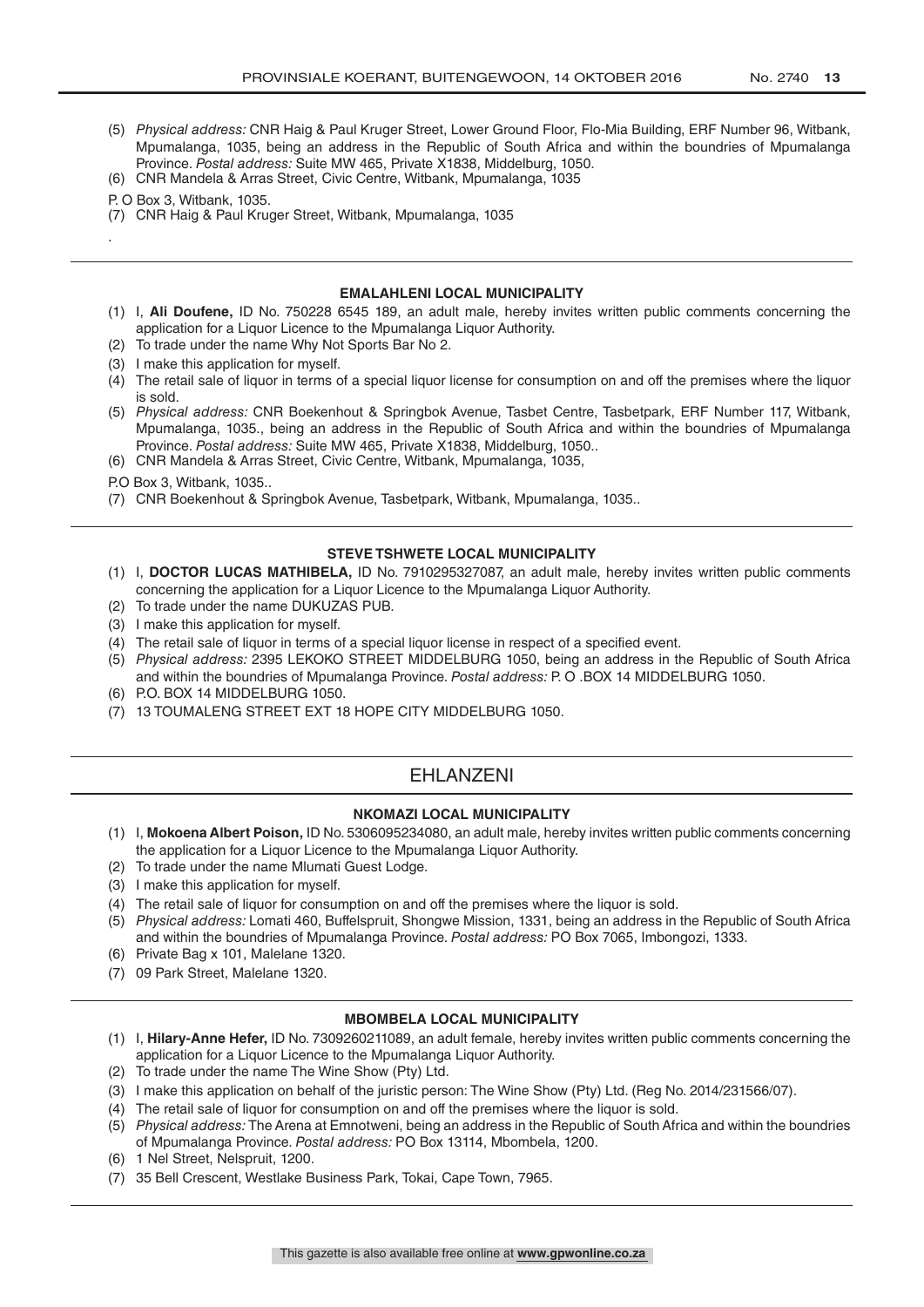#### **NKOMAZI LOCAL MUNICIPALITY**

- (1) I, **SONO JABULILE PRETTY,** ID No. 7403280601088, an adult female, hereby invites written public comments concerning the application for a Liquor Licence to the Mpumalanga Liquor Authority.
- (2) To trade under the name BAZOKHATHALA TAVERN.
- (3) I make this application for myself.
- (4) The retail sale of liquor for consumption on the premises where the liquor is sold.
- (5) *Physical address:* STAND NO 21B THAMBOKHULU NKOMAZI, being an address in the Republic of South Africa and within the boundries of Mpumalanga Province. *Postal address:* P.O.BOX 11065 KWALUGEGLANE 1341.
- (6) PRIVATE BAG X101 MALELANE 1320.
- (7) STAND NO 21B THAMBOKHULU NKOMAZI.

#### **MBOMBELA LOCAL MUNICIPALITY**

- (1) I, **VANESHREE KISSOON,** ID No. 7501100178086, an adult female, hereby invites written public comments concerning the application for a Liquor Licence to the Mpumalanga Liquor Authority.
- (2) To trade under the name CURRY CRUSH.
- (3) I make this application for myself.
- (4) The retail sale of liquor for consumption on the premises where the liquor is sold.
- (5) *Physical address:* CITY CENTRE SHOP NO. 5, being an address in the Republic of South Africa and within the boundries of Mpumalanga Province. *Postal address:* P.O. BOX 3126 HAZYVIEW 1242.
- (6) P.O. BOX 45 MBOMBELA 1200.
- (7) 41 KORHAAN STREET HAZYVIEW 1242.

#### **MBOMBELA LOCAL MUNICIPALITY**

- (1) I, **Marco Carlos Rodrigues,** ID No. 8909285094086, an adult male, hereby invites written public comments concerning the application for a Liquor Licence to the Mpumalanga Liquor Authority.
- (2) To trade under the name Jackson's Rooftop.
- (3) I make this application for myself.
- (4) The retail sale of liquor in terms of a special liquor license for consumption on and off the premises where the liquor is sold.
- (5) *Physical address:* 1 Bester Street, CBD, Nelspruit, 1200, being an address in the Republic of South Africa and within the boundries of Mpumalanga Province. *Postal address:* P.O Box 4348, Nelspruit, 1200.
- (6) P.O Box 45, Nelspruit, 1200.
- (7) P.O Box 4348, Nelspruit, 1200.

#### **MBOMBELA LOCAL MUNICIPALITY**

- (1) I, **Emmanuel Kavusa,** ID No. 6409065327188, an adult male, hereby invites written public comments concerning the application for a Liquor Licence to the Mpumalanga Liquor Authority.
- (2) To trade under the name Parrot Pub.
- (3) I make this application for myself.
- (4) The retail sale of liquor for consumption on the premises where the liquor is sold.
- (5) *Physical address:* Erf 2544, Mbombela, 1200, being an address in the Republic of South Africa and within the boundries of Mpumalanga Province. *Postal address:* P O Box 3397, Nelspruit, 1200.
- (6) P O Box 45, Nelspruit, 1200.
- (7) P O Box 3397, Nelspruit, 1200.

#### **MBOMBELA LOCAL MUNICIPALITY**

- (1) I, **SELBY WONDE HADEBE,** ID No. 7502245337082, an adult male, hereby invites written public comments concerning the application for a Liquor Licence to the Mpumalanga Liquor Authority.
- (2) To trade under the name COOL CAT BOTTLE STORE.
- (3) I make this application for myself.
- (4) The retail sale of liquor for consumption off the premises where the liquor is sold.
- (5) *Physical address:* 5 CITRUS CRESCENT NELSPRUIT 1200, being an address in the Republic of South Africa and within the boundries of Mpumalanga Province. *Postal address:* P.O. BOX 474 WHITE RIVER 1240.
- (6) P.O. BOX 45 MBOMBELA 1200.
- (7) 5 CITRUS CRESCENT NELSPRUIT 1200.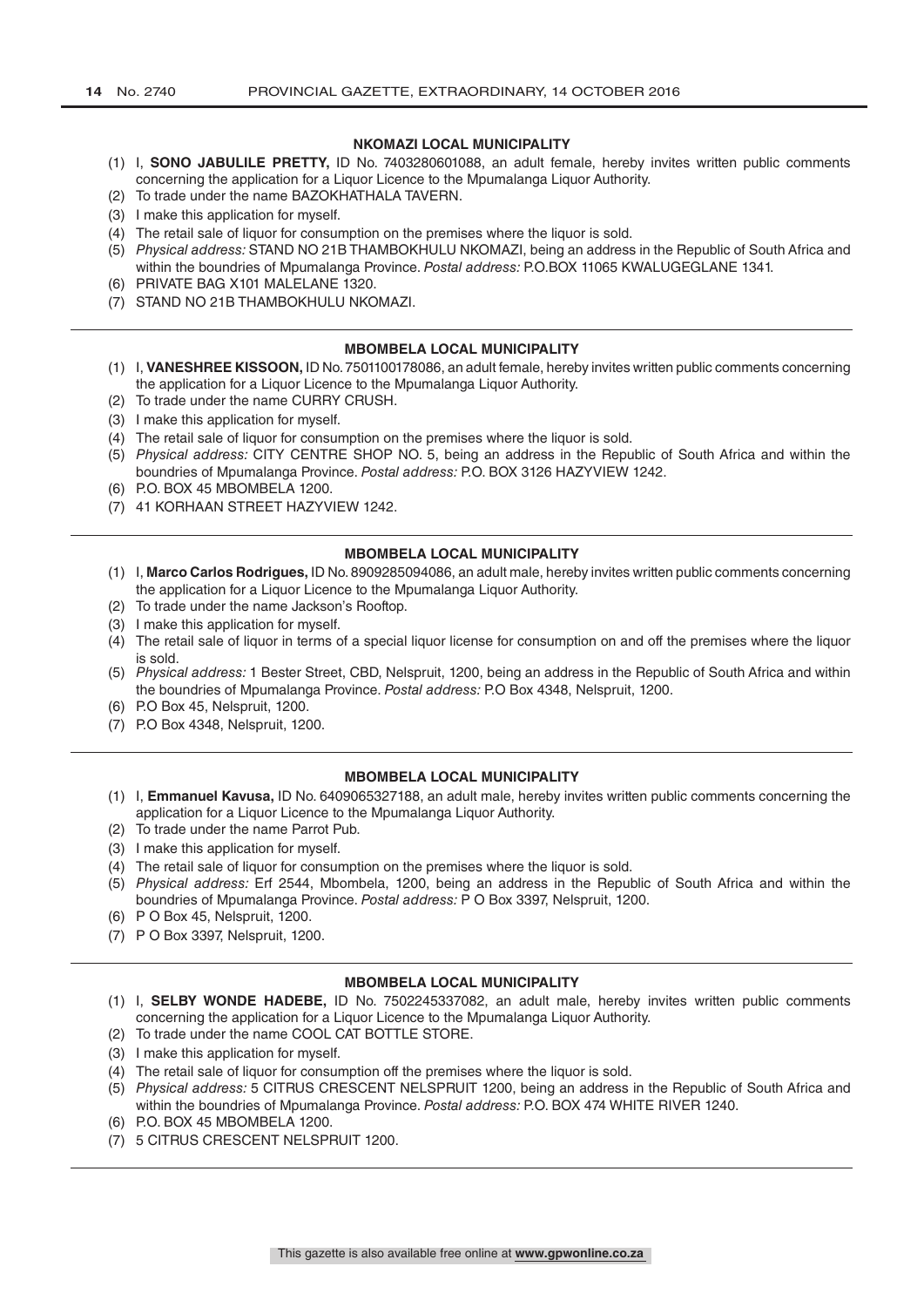#### **MBOMBELA LOCAL MUNICIPALITY**

- (1) I, **SELBY WONDE HADEBE,** ID No. 7502245337082, an adult male, hereby invites written public comments concerning the application for a Liquor Licence to the Mpumalanga Liquor Authority.
- (2) To trade under the name COOL CAT BOTTLE STORE.
- (3) I make this application for myself.
- (4) The retail sale of liquor for consumption off the premises where the liquor is sold.
- (5) *Physical address:* 5 CITRUS CRESCENT, NELSPRUIT, 1200., being an address in the Republic of South Africa and within the boundries of Mpumalanga Province. *Postal address:* P.O. BOX 474, WHITE RIVER, 1240..
- (6) P.O. BOX 45, MBOMBELA, 1200..
- (7) 5 CITRUS CRESCENT, NELSPRUIT, 1200..

#### **MBOMBELA LOCAL MUNICIPALITY**

- (1) I, **CHRISTELLE DE WET,** ID No. 6203310026087, an adult female, hereby invites written public comments concerning the application for a Liquor Licence to the Mpumalanga Liquor Authority.
- (2) To trade under the name WIMPY THE GROVE.
- (3) I make this application on behalf of the juristic person: WFRANCHISE INVESTMENTS (PTY) LTD. (Reg No. 2014/21533/07).
- (4) The retail sale of liquor for consumption on the premises where the liquor is sold.
- (5) *Physical address:* SHOP 10, THE GROVE, NELSPRUIT, being an address in the Republic of South Africa and within the boundries of Mpumalanga Province. *Postal address:* P.O. BOX 13279, NELSPRUIT, 1200.
- (6) 1 NEL STREET, MBOMBELA.
- (7) C/O SWANEPOEL & PARTNERS, P O BOX 1300, MBOMBELA, 1200.

#### **MBOMBELA LOCAL MUNICIPALITY**

- (1) I, **CARVALHO CARLOS LUIS,** ID No. 9411215353087, an adult male, hereby invites written public comments concerning the application for a Liquor Licence to the Mpumalanga Liquor Authority.
- (2) To trade under the name MZEE LIQUOR STORE.
- (3) I make this application for myself.
- (4) The retail sale of liquor for consumption off the premises where the liquor is sold.
- (5) *Physical address:* SHOP NO 5 WHITE RIVER SHOPPING CENTRE, 8 THEO KLEYNNANS STREER, WHITE RIVER ERF 1277., being an address in the Republic of South Africa and within the boundries of Mpumalanga Province. *Postal address:* P.O.BOX 351, MAFEMANI, 1285..
- (6) P.O.BOX 45, NELSPRUIT, 1200..
- (7) 8 WALLACE STREET, NELSPRUIT, 1200..

#### **MBOMBELA LOCAL MUNICIPALITY**

- (1) I, **PRECIOUS PINKY MAGANGA,** ID No. 8602200654080, an adult female, hereby invites written public comments concerning the application for a Liquor Licence to the Mpumalanga Liquor Authority.
- (2) To trade under the name SIPHIWE BOTTLE STORE.
- (3) I make this application for myself.
- (4) The retail sale of liquor for consumption off the premises where the liquor is sold.
- (5) *Physical address:* STAND NO. 165 CLAU-CLAU A KABOKWENI 1245, being an address in the Republic of South Africa and within the boundries of Mpumalanga Province. *Postal address:* P.O.BOX 371 KABOKWENI 1245.
- (6) P.O. BOX 45 MBOMBELA 1200.
- (7) STAND NO. 165 CLAU-CLAU A KOBOKWENI 1245.

#### **BUSHBUCKRIDGE LOCAL MUNICIPALITY**

- (1) I, **COLLEN AROLL MHLANGA,** ID No. 7902025787086, an adult male, hereby invites written public comments concerning the application for a Liquor Licence to the Mpumalanga Liquor Authority.
- (2) To trade under the name MANTSHAVENI EATING HOUSE.
- (3) I make this application for myself.
- (4) The retail sale of liquor for consumption on the premises where the liquor is sold.
- (5) *Physical address:* STAND NO: 372, CROQUETLAWN, being an address in the Republic of South Africa and within the boundries of Mpumalanga Province. *Postal address:* P. O. BOX 07, XIMHUNGWE 1281.
- (6) R533 GRASKOP ROAD, BUSHBUCKRIDGE MUNICIPALITY BUILDINGS, PRIVATE BAG X 9308, BUSHBUCKRIDGE 1280.
- (7) STAND NO: 372 CROQUETLAWN TRUST, XIMHUNGWE 1281. P. O. BOX 07.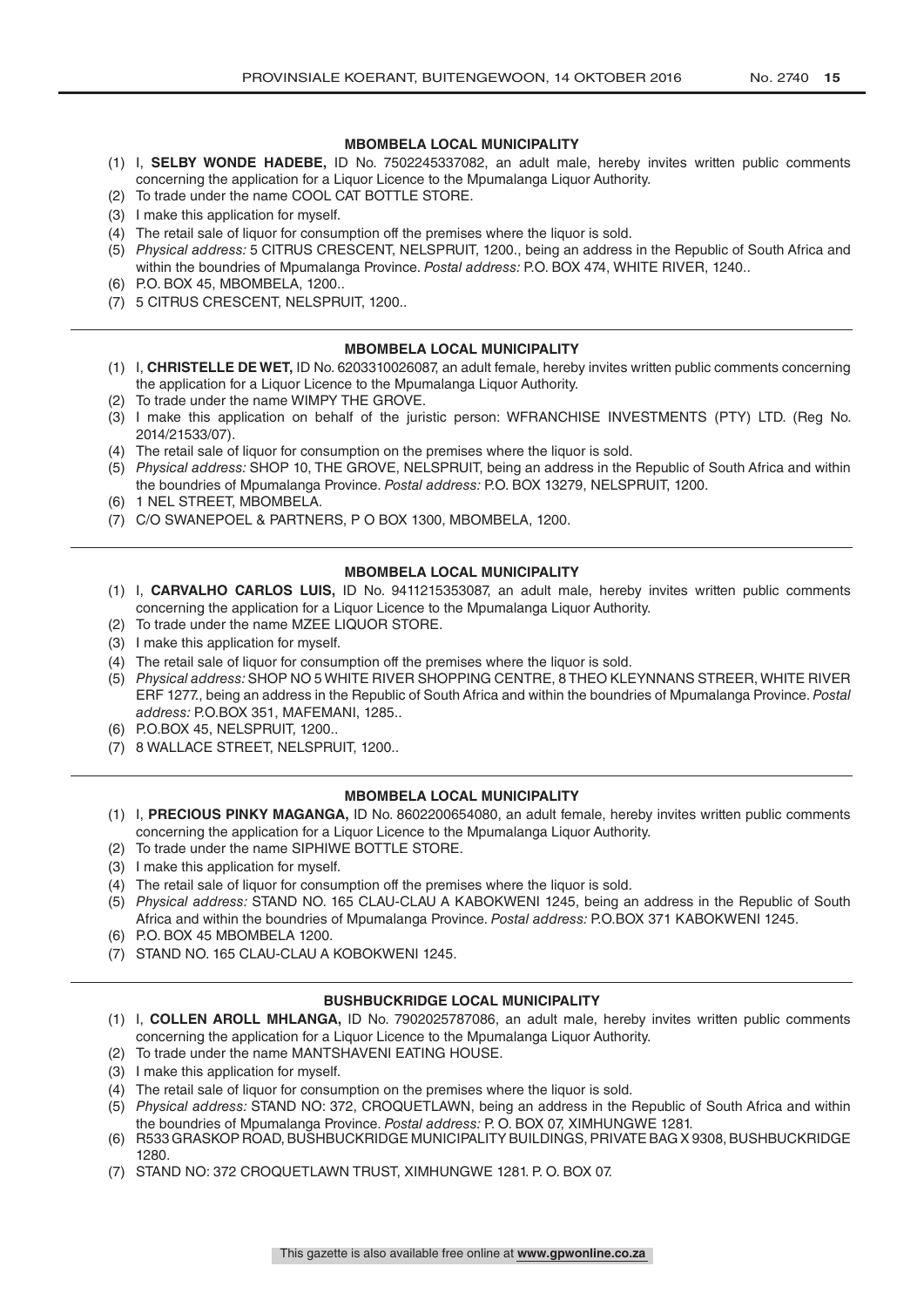# GERT SIBANDE

#### **MSUKALIGWA LOCAL MUNICIPALITY**

- (1) I, **SIBONGILE SUSAN NDLAMLENZE,** ID No. 6608130371085, an adult female, hereby invites written public comments concerning the application for a Liquor Licence to the Mpumalanga Liquor Authority.
- (2) To trade under the name LUBHUDLUNGU DANCE HALL.
- (3) I make this application on behalf of the juristic person: NSIMB'EDLEZINYE CONSTRUCTION. (Reg No. 2001/085627/23).
- (4) The retail sale of liquor in terms of a special liquor license in respect of a specified event.
- (5) *Physical address:* 670 MOTHOPENG STREET WESSELTON ERMELO (2351), being an address in the Republic of South Africa and within the boundries of Mpumalanga Province. *Postal address:* P.O. BOX 2138 ERMELO (2350).
- (6) P.O. BOX 48 ERMELO (2350).
- (7) P.O. BOX 2138 ERMELO (2350).

#### **MSUKALIGWA LOCAL MUNICIPALITY**

- (1) I, **ALLAN NDLAMLENZE,** ID No. 6911135396085, an adult male, hereby invites written public comments concerning the application for a Liquor Licence to the Mpumalanga Liquor Authority.
- (2) To trade under the name SHAMASE TAVERN.
- (3) I make this application for myself.
- (4) The retail sale of liquor in terms of a special liquor license for consumption on and off the premises where the liquor is sold.
- (5) *Physical address:* 501 GARLAND STREET WESSELTON ERMELO (2351), being an address in the Republic of South Africa and within the boundries of Mpumalanga Province. *Postal address:* P.O. BOX 2138 ERMELO (2350).
- (6) P.O. BOX 48 ERMELO (2350).
- (7) P.O. BOX 2138 ERMELO (2350).

#### **MSUKALIGWA LOCAL MUNICIPALITY**

- (1) I, **SIBONGILE SUSAN NDLAMLENZE,** ID No. 6608130371085, an adult female, hereby invites written public comments concerning the application for a Liquor Licence to the Mpumalanga Liquor Authority.
- (2) To trade under the name LUBHUDLUNGU BAR LOUNGE.
- (3) I make this application on behalf of the juristic person: NDLAMLENZE FAMILY TRUST. (Reg No. IT2629/2003).
- (4) The retail sale of liquor in terms of a special liquor license for consumption on and off the premises where the liquor is sold.
- (5) *Physical address:* 2459 MSHEVENI STREET WESSELTON ERMELO (2351), being an address in the Republic of South Africa and within the boundries of Mpumalanga Province. *Postal address:* P.O. BOX 2138 ERMELO (2350).
- (6) P.O. BOX 48 ERMELO (2350).
- (7) P.O. BOX 2138 ERMELO (2350).

#### **MSUKALIGWA LOCAL MUNICIPALITY**

- (1) I, **SIBONGILE SUSAN NDLAMLENZE,** ID No. 6608130371085, an adult female, hereby invites written public comments concerning the application for a Liquor Licence to the Mpumalanga Liquor Authority.
- (2) To trade under the name LUBHUDLUNGU DANCE HALL.
- (3) I make this application on behalf of the juristic person: NSIMB'EDLEZINYE CONSTRUCTION. (Reg No. 2001/085627/23).
- (4) The retail sale of liquor in terms of a special liquor license in respect of a specified event.
- (5) *Physical address:* 670 MOTHOPENG STREET WESSELTON ERMELO (2351), being an address in the Republic of South Africa and within the boundries of Mpumalanga Province. *Postal address:* P.O. BOX 2138, ERMELO (2350).
- (6) P.O. BOX 48, ERMELO (2350).
- (7) P.O. BOX 2138, ERMELO (2350).

#### **PIXLEY KA SEME LOCAL MUNICIPALITY**

- (1) I, **JOhannes Philippus Le Roux,** ID No. 7210035009081, an adult male, hereby invites written public comments concerning the application for a Liquor Licence to the Mpumalanga Liquor Authority.
- (2) To trade under the name Social Weaver Country Lodge.
- (3) I make this application on behalf of the juristic person: Le Roux Hospitality (Pty) Ltd. (Reg No. 2016/097131/07).
- (4) The retail sale of liquor for consumption on the premises where the liquor is sold.
- (5) *Physical address:* Portion 151 of Plot 103 Townlands Marthinus Wesselstroom Wakkerstroom, being an address in the Republic of South Africa and within the boundries of Mpumalanga Province. *Postal address:* PO Box 25 Wakkerstroom 2480.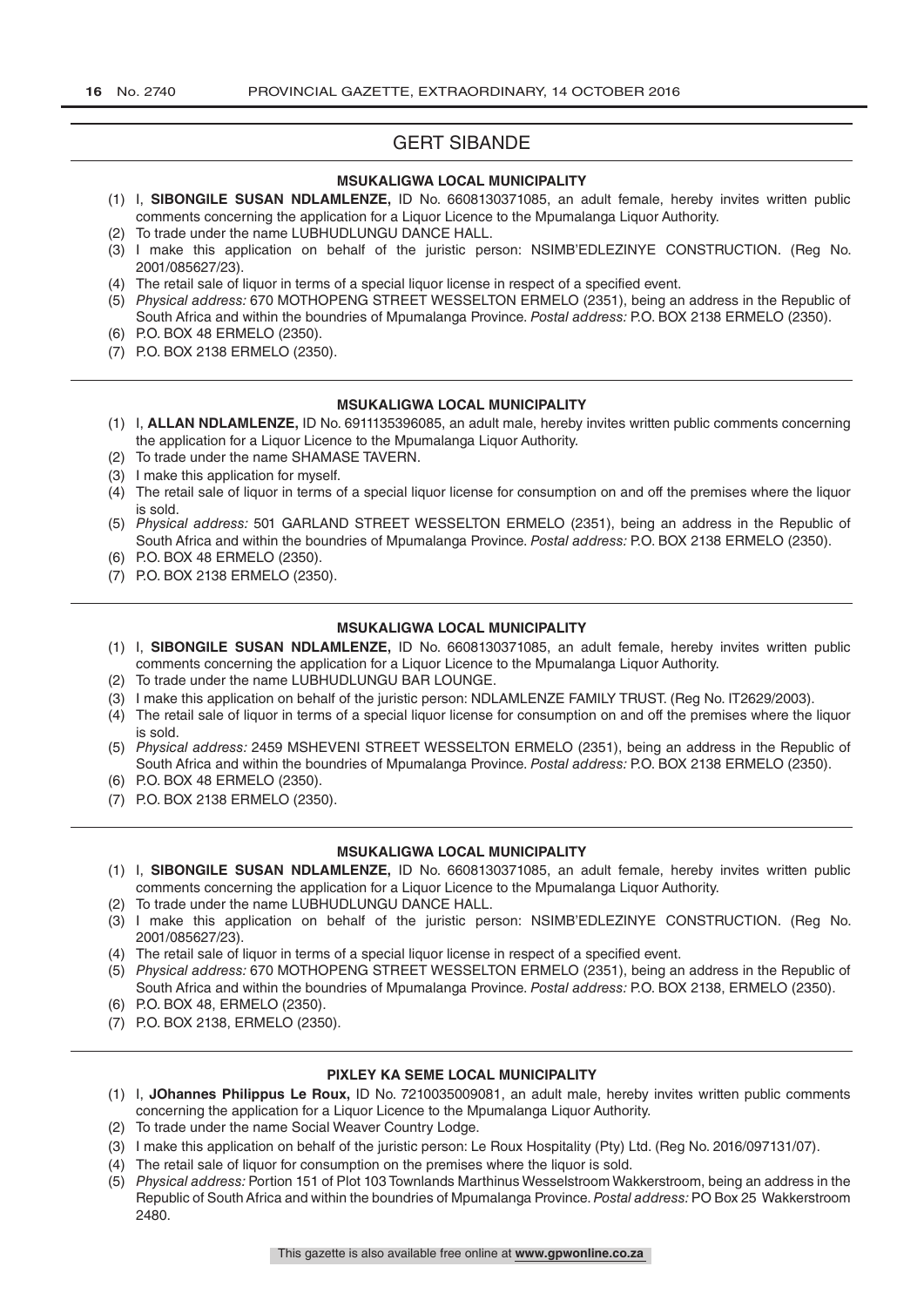- (6) Private Bag X9011 Volksrust 2470.
- (7) c/o Coetzee Spoelstra & Van Zyl Inc..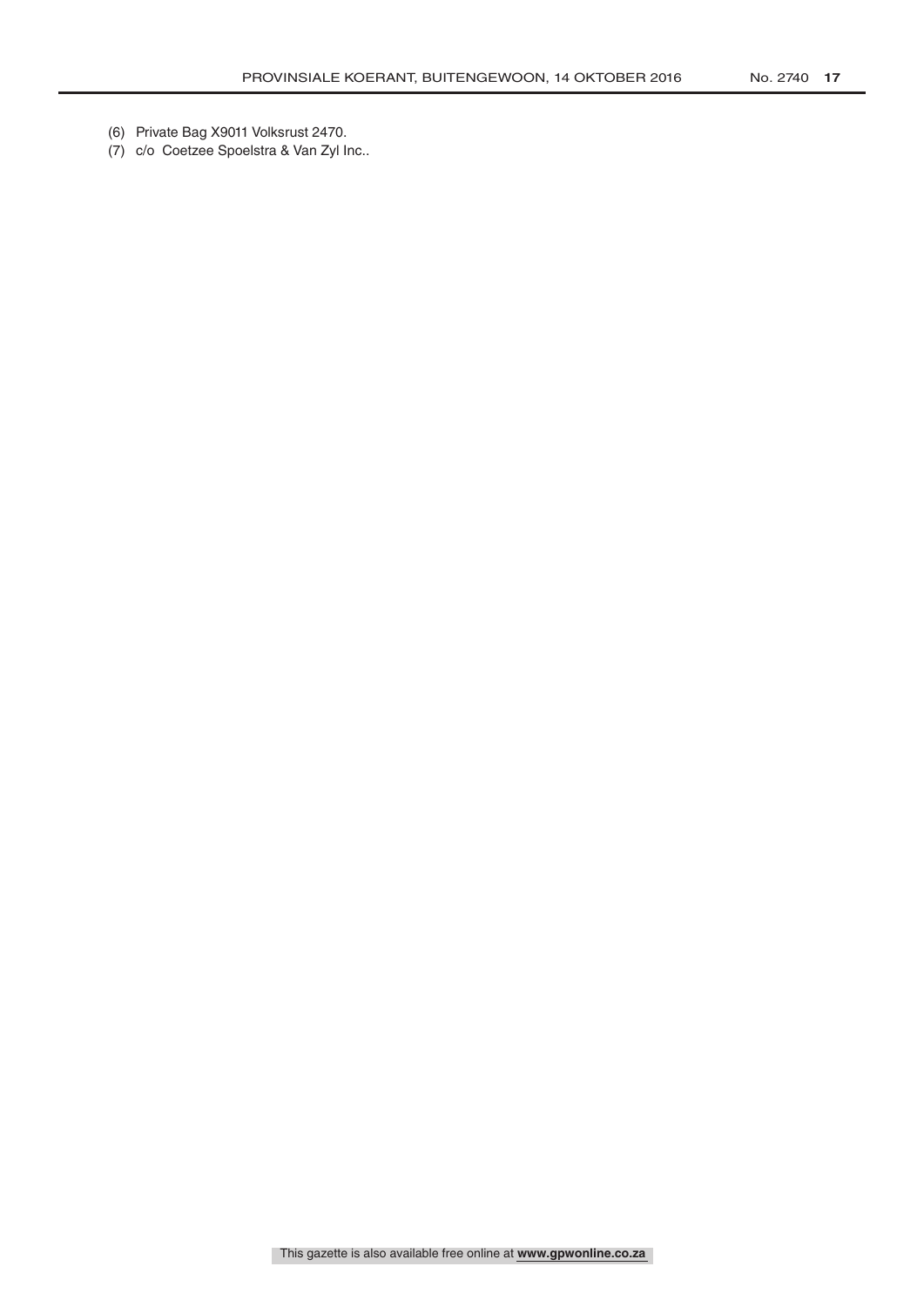#### **Form 10**

# General Notice

### **NOTICE 146 OF 2016**

#### **MPUMALANGA LIQUOR LICENSING ACT, 2006 (Act No. 5 of 2006)**

#### **Notice of applications for transfer of liquor licences in terms of section 43**

Notice is hereby given that the applicants specified in the Schedule hereto have given notice of their intention to lodge applications for the transfer of existing liquor licences to the Secretary, Regional Liquor Licensing Offices in respect of premises situated in the local committee area indicated in the Schedule.

Comments should be made in writing and be addressed to the municipality concerned and a copy to the applicant, to reach the said addresses within thirty (30) days of this publication.

Invitation for public comments in respect of a Liquor Licence in terms of section 43 of the Mpumalanga Liquor Licensing Act, 2006.

#### **SCHEDULE**

The undermentioned figures used in brackets in the Schedule, have the following meanings:

- (1) = Full name of applicant, ID Number of Applicant.
- (2) = Existing liquor licence number to be transfered.
- $(3)$  = Intended trading name.
- (4) = Notice given on behalf of: self *or* other juristic person/s.
- $(5)$  = Type of licence applied for.
- $(6)$  = Full address and location of the premises
- $(7)$  = Municipality address where comments must be submitted
- $(8)$  = Applicant address where comments must be submitted

## EHLANZENI

#### **BUSHBUCKRIDGE LOCAL MUNICIPALITY**

- (1) I, **THOMAS LUKOSE CHAMALAKIZHAKETHII,** ID No. 6303015403183, an adult male, hereby invites written public comments concerning the application for transfer of an existing Liquor Licence to the Mpumalanga Liquor Authority.
- (2) Liquor Licence Number MPU/029030.
- (3) Trading under the name HARMONY LIQUOR.
- (4) I make this application for myself.
- (5) The retail sale of liquor for consumption off the premises where the liquor is sold.
- (6) *Physical address:* STAND NO 1060C MKHUHLU, being an address in the Republic of South Africa and within the boundries of Mpumalanga Province. *Postal address:* P.O.BOX. 1766 LULEKANI 1392.
- (7) PRIVATE BAG X9308 BUSHBUCKRIDGE 1280.
- (8) 19 VISAREND PHALABORWA.

# NKANGALA

#### **EMAKHAZENI LOCAL MUNICIPALITY**

- (1) I, **Douglas Harold Smith,** ID No. 491230507308, an adult male, hereby invites written public comments concerning the application for transfer of an existing Liquor Licence to the Mpumalanga Liquor Authority.
- (2) Liquor Licence Number MPU/027210.
- (3) Trading under the name Pig & Picle Restaurant.
- (4) I make this application on behalf of the juristic person: Bestmade Seven CC. (Reg No. 2000/026877/23).
- (5) The retail sale of liquor for consumption on the premises where the liquor is sold.
- (6) *Physical address:* 1 Boult Street, Belfast, 1100, being an address in the Republic of South Africa and within the boundries of Mpumalanga Province. *Postal address:* 28 Mc Donald Street, Belfast, 1100.
- (7) The Municipal Manager, P O Box 17, eMakhazeni, 1100.
- (8) Potgieter & Beeken Attorneys, 1 Nicol Street, Witbank, 1035.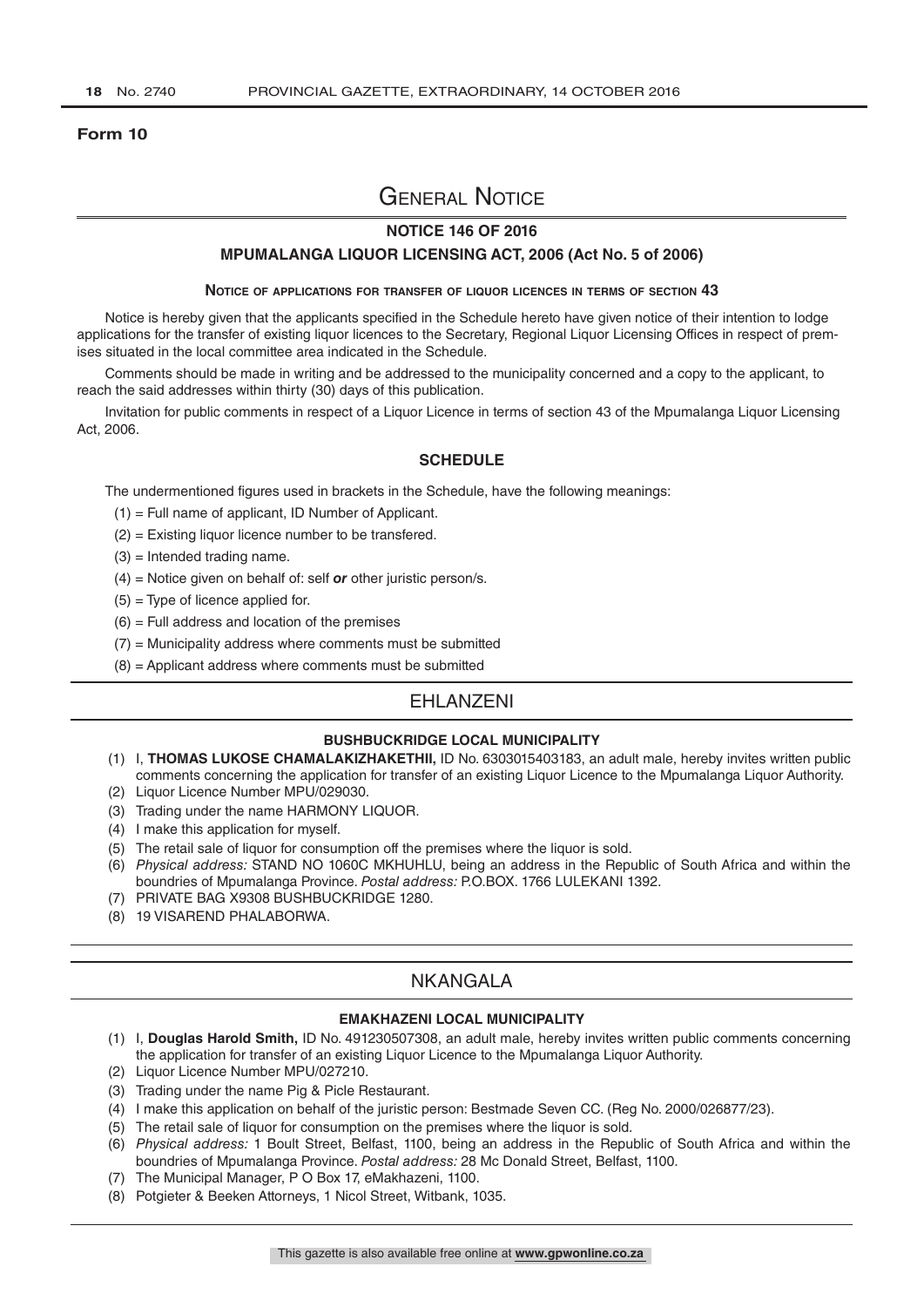#### **EMALAHLENI LOCAL MUNICIPALITY**

- (1) I, **Sian Bernice Grundling,** ID No. 780421005108, an adult female, hereby invites written public comments concerning the application for transfer of an existing Liquor Licence to the Mpumalanga Liquor Authority.
- (2) Liquor Licence Number MPU/021824.
- (3) Trading under the name THE HQ.
- (4) I make this application for myself.
- (5) The retail sale of liquor for consumption on the premises where the liquor is sold.
- (6) *Physical address:* Erf 85, Model Park Shopping Centre, Mona Street 31, Witbank, Mpumalanga, being an address in the Republic of South Africa and within the boundries of Mpumalanga Province. *Postal address:* P/A Potgieter & Beeken Attorneys, Box 15, Witbank, 1035.
- (7) The City Manager, P O Box 3, Witbank, 1035.
- (8) Potgieter & Beeken Attorneys, 1 Nicol Street, Witbank, 1035.

#### **STEVE TSHWETE LOCAL MUNICIPALITY**

- (1) I, **Wesley Sardinha Luis,** ID No. 881009 5129 080, an adult male, hereby invites written public comments concerning the application for transfer of an existing Liquor Licence to the Mpumalanga Liquor Authority.
- (2) Liquor Licence Number MPU/ 022018.
- (3) Trading under the name Kanonkop Liquors.
- (4) I make this application on behalf of the juristic person: Celo Liquor Investments (PTY) Ltd. (Reg No. 2016/415445/07).
- (5) The retail sale of liquor for consumption off the premises where the liquor is sold.
- (6) *Physical address:* Njala Steet, Shop Number 6, Freira Centre, Middelburg, Mpumalanga, 1050, being an address in the Republic of South Africa and within the boundries of Mpumalanga Province. *Postal address:* Suite MW 465, Private Bag X1838, Middelburg, 1050.
- (7) CNR Walter Sisulu Avenue and Wonderers Street, Middelburg, Mpumalanga, 10505
- P.O. Box 14, Middelburg, Mpumalanga, 1050.
- (8) Njala Street, Middelburg, Mpumalanga, 1050.